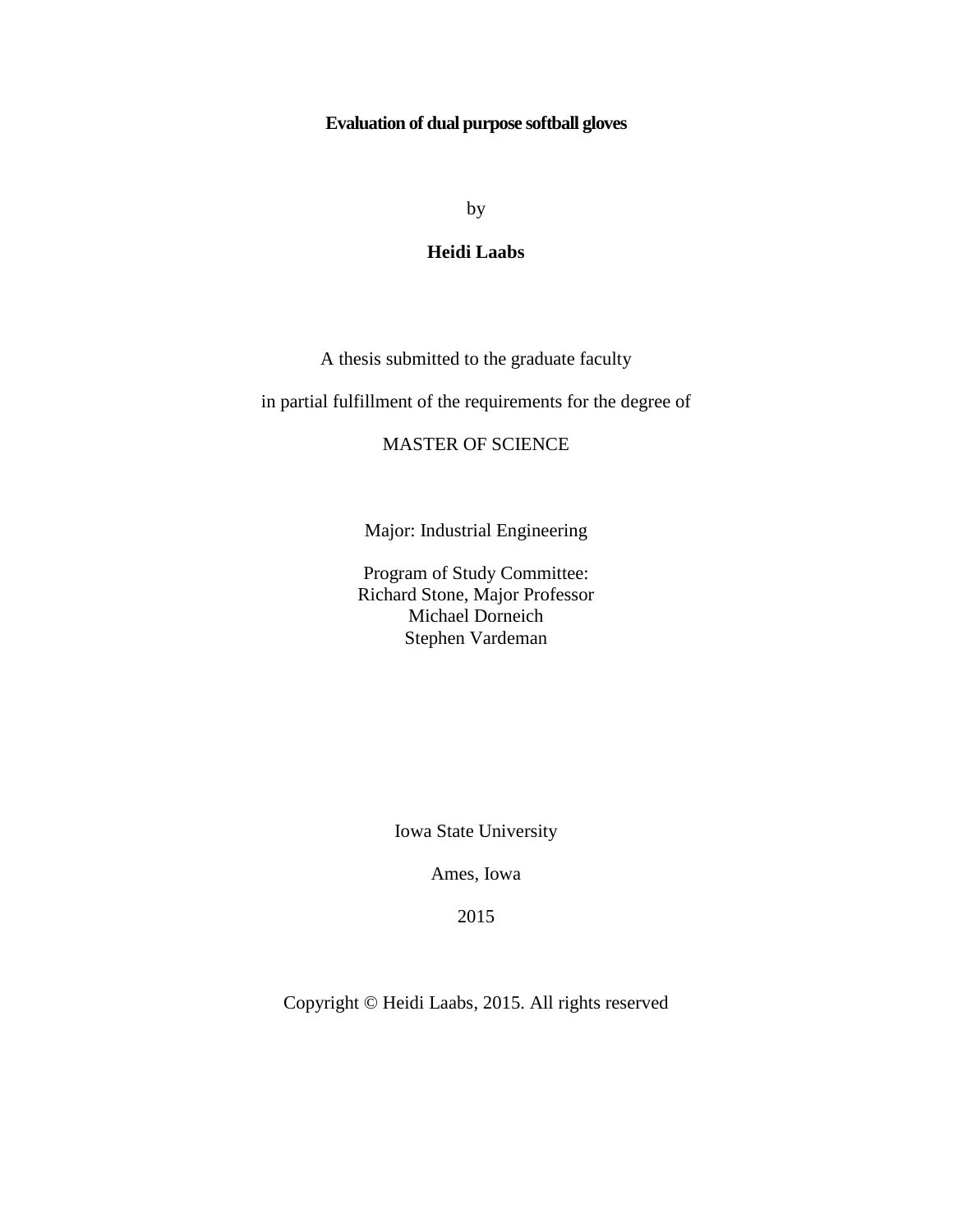# TABLE OF CONTENTS

| CHAPTER 2: THE EVALUATION OF DUAL PURPOSE SOFTBALL GLOVES 6 |  |
|-------------------------------------------------------------|--|
|                                                             |  |
|                                                             |  |
|                                                             |  |
|                                                             |  |
|                                                             |  |
|                                                             |  |
|                                                             |  |
|                                                             |  |
|                                                             |  |
|                                                             |  |
|                                                             |  |
|                                                             |  |
|                                                             |  |
|                                                             |  |
|                                                             |  |
|                                                             |  |
|                                                             |  |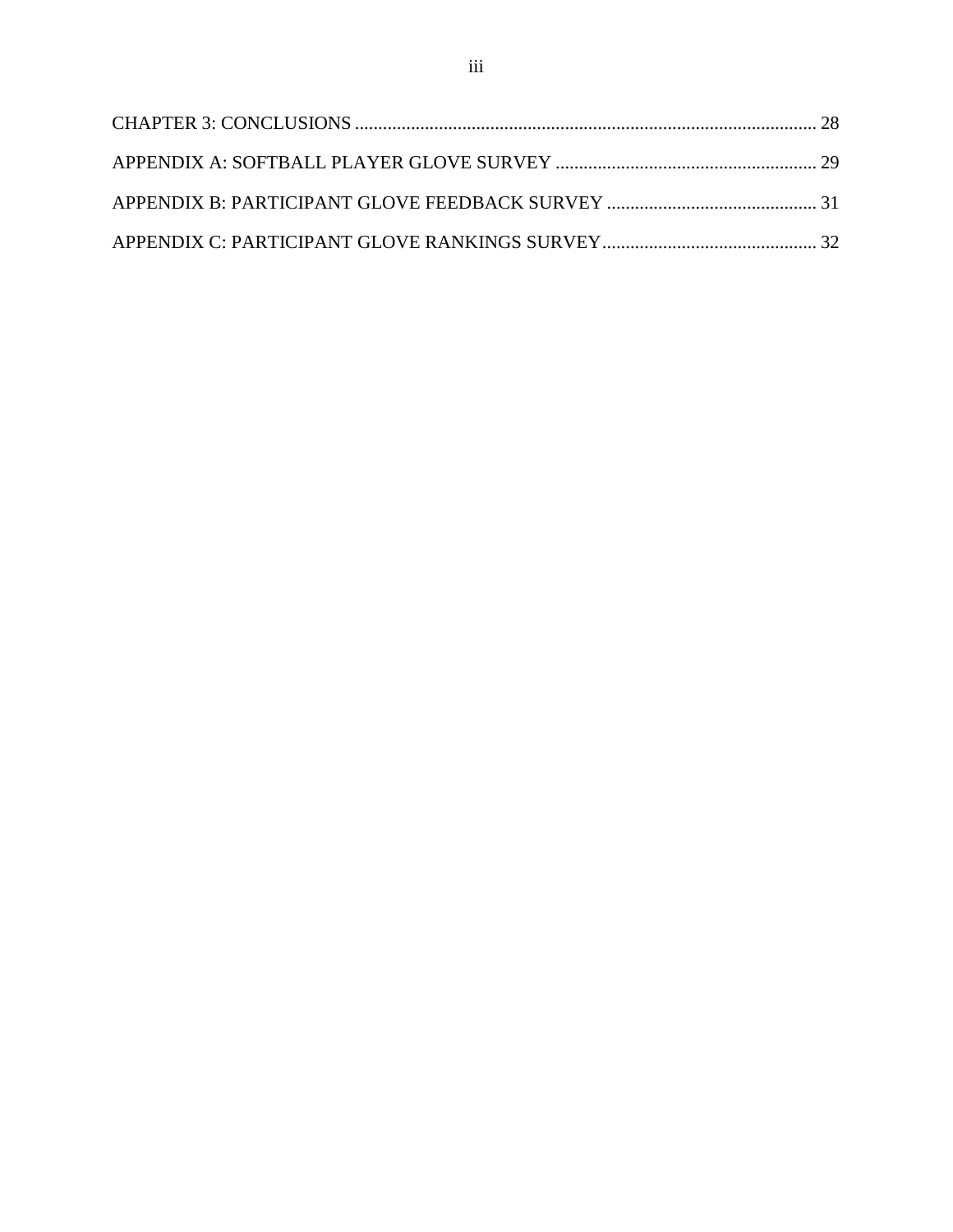# LIST OF FIGURES

<span id="page-3-0"></span>

| FIGURE 4: AVERAGE MEASURED FORCE BY MATERIAL WITH STANDARD DEVIATION  17 |  |
|--------------------------------------------------------------------------|--|
|                                                                          |  |
|                                                                          |  |
|                                                                          |  |
|                                                                          |  |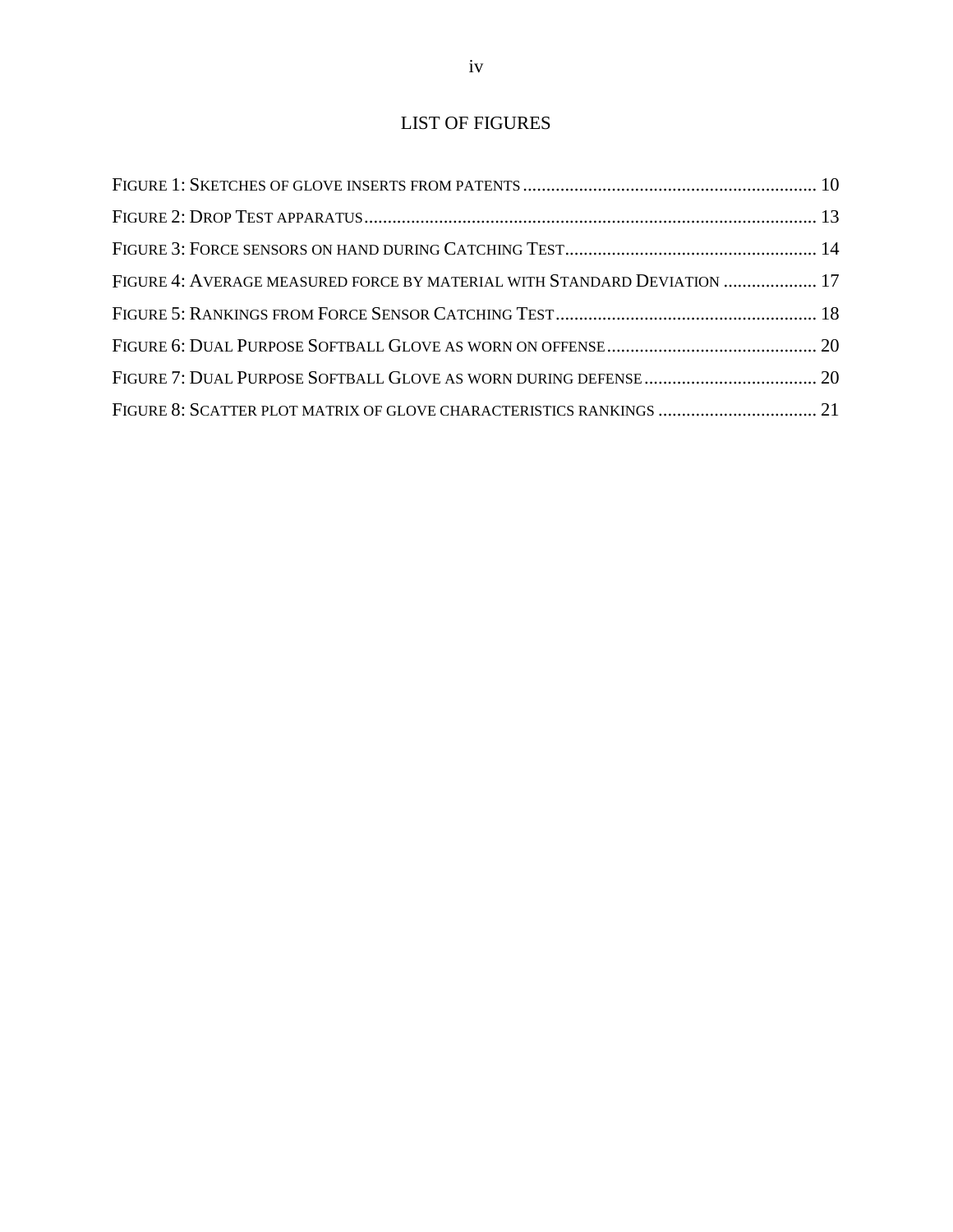# LIST OF TABLES

<span id="page-4-0"></span>

| TABLE 3: DESIGN REQUIREMENTS FOR BATTING ONLY, FIELDING ONLY, AND BOTH  16     |  |
|--------------------------------------------------------------------------------|--|
|                                                                                |  |
| TABLE 5: PREFERENCE SURVEY: DUAL PURPOSE SOFTBALL GLOVE VS PREFERRED GLOVE  22 |  |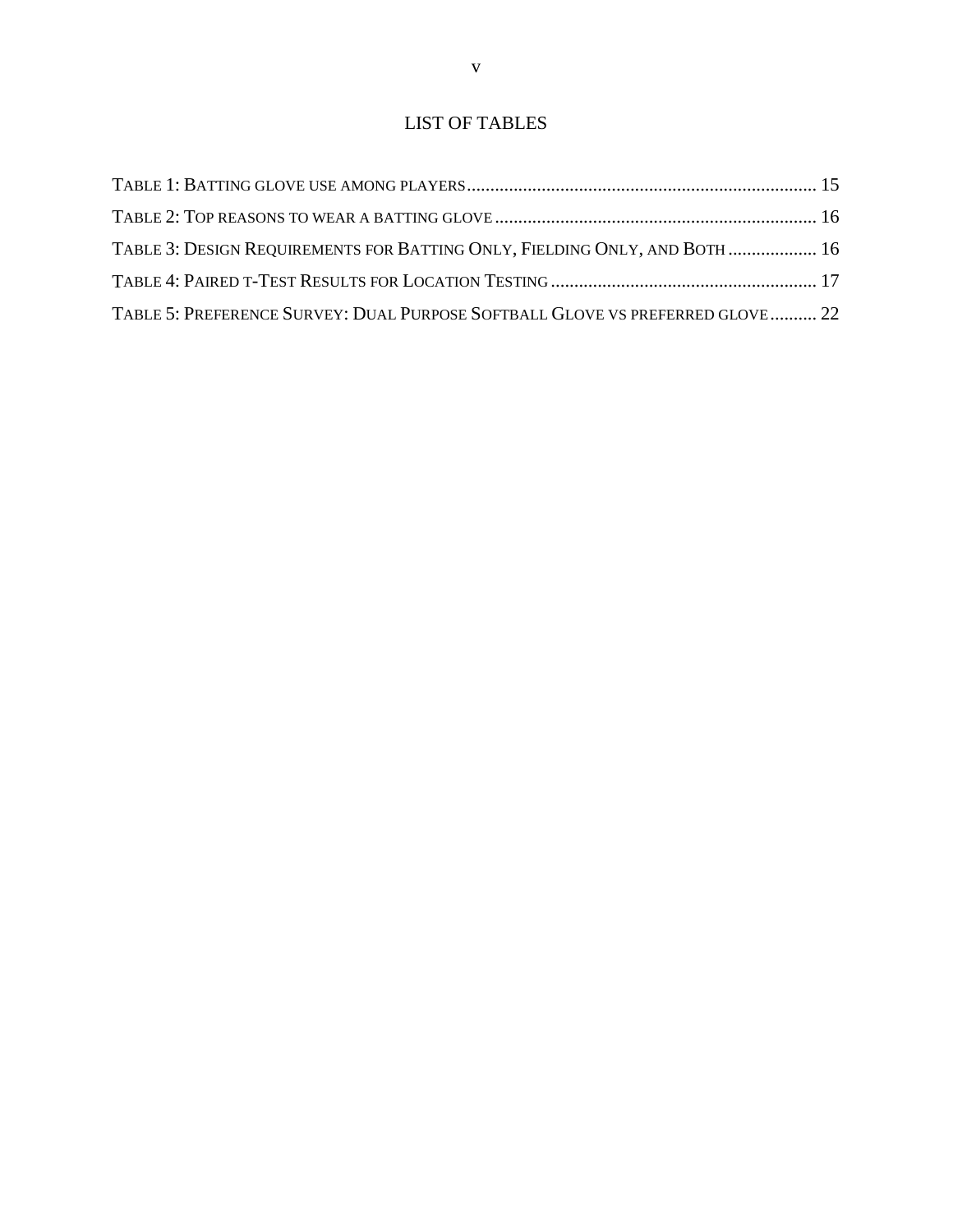## ACKNOWLEDGEMENTS

<span id="page-5-0"></span>I would like to express my thanks to those who helped and supported me through the research and the writing of this thesis. I am grateful to my parents, Tom and Donna Laabs, for their support and encouragement throughout my education. I would also like to thank my fiancé, Adam, for all of his love and patience throughout the entire process. Finally, I thank my committee members: Dr. Dorneich, Dr. Vardeman, and my committee chair, Dr. Stone. Their guidance and expertise have been instrumental in my success.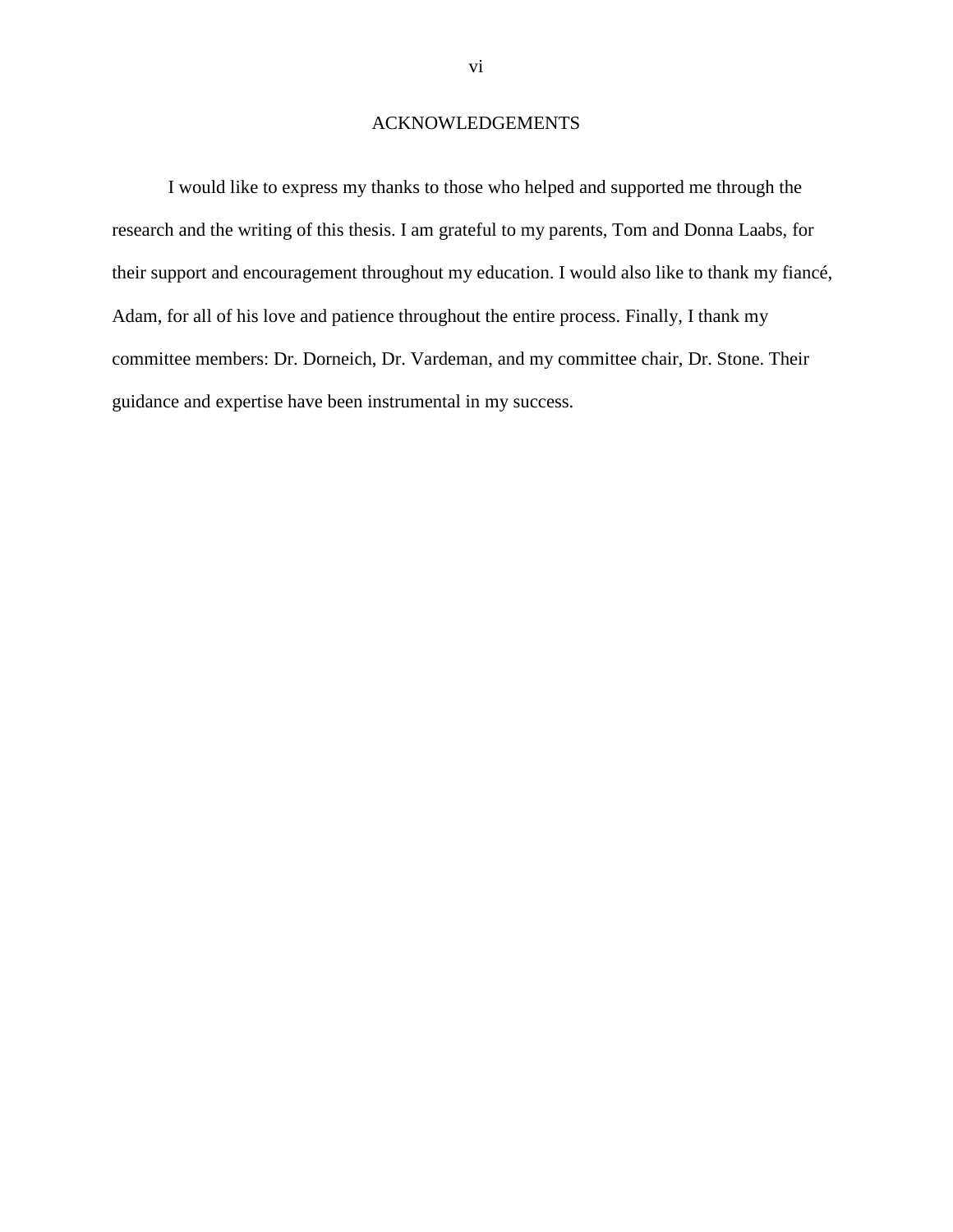## ABSTRACT

<span id="page-6-0"></span>The aim of the present study was design and evaluate a multi-purpose softball glove that would increase player safety while eliminating the need for multiple types of gloves. The construction of the Dual Purpose Softball Glove is likened to that of a typical batting glove with added padding on the dorsal side and an elastic seam on the palm allowing the glove to be reversed and worn on both hands. The placement of the padding was determined by a force sensor test. The padding decreased the force felt from the ball, thereby decreasing likelihood of injury. A surveyed comparison of the Dual Purpose Softball Glove and user's preferred method of insert in softball gloves, showed that users prefer the Dual Purpose Softball glove to no mitigation, yet prefer batting gloves overall.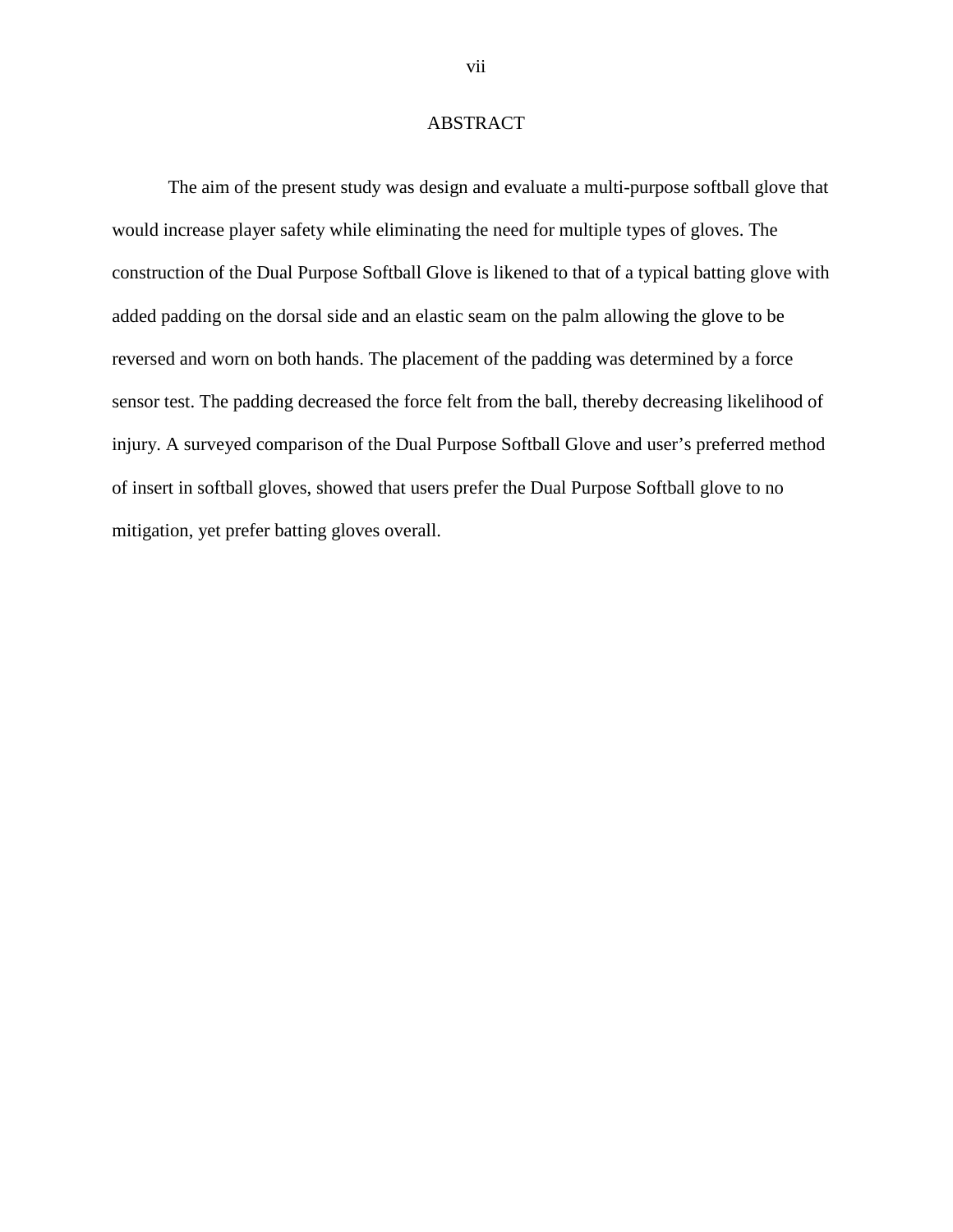#### CHAPTER 1: INTRODUCTION & OVERVIEW

<span id="page-7-0"></span>As a selected domain, softball is a sport similar to baseball with competitive equipment manufacturers and tradition as old as baseball. Yet, with competition comes innovation and advancement into new opportunities for both performance and protection.

The recommended process for designing sports equipment with a biomechanical focus is to create based on a user-centered design (McIntosh, 2012). User-centered design follows the iterative process of requirements gathering, designing, implementing, and evaluating. The most basic part of any user-centered design process is understanding your user (Dix, Finlay, Abowd, & Beale, 2004). Therefore, the prototype version of the Dual Purpose Softball Glove was developed based on requirement gathered through user surveys about existing products in order to find areas where current designs were strong or lacking. The prototype design used measured forces to direct padding location and material selection. A reversible design will allow users to utilize the advantages of two types of protectant gloves: a padded glove insert and batting gloves, without needing two pairs of gloves. These attributes will be discussed more in depth later in this paper.

The equipment used for the game includes a required softball glove used when on defense for catching and fielding balls, batting gloves used when on offense, and padding glove inserts used when on defense under the softball glove. Each of these designs has strengths. Softball gloves are a necessary piece of equipment used in softball while playing defense (Noren & Human Kinetics Organization, 2005). The softball glove comes with a rich history and tradition that is often handed down from generation to generation. Each softball glove is carefully selected by the player to match their position played, their personal style preferences and the overall feel of the softball glove. Quality and cost are key factors in the purchase of a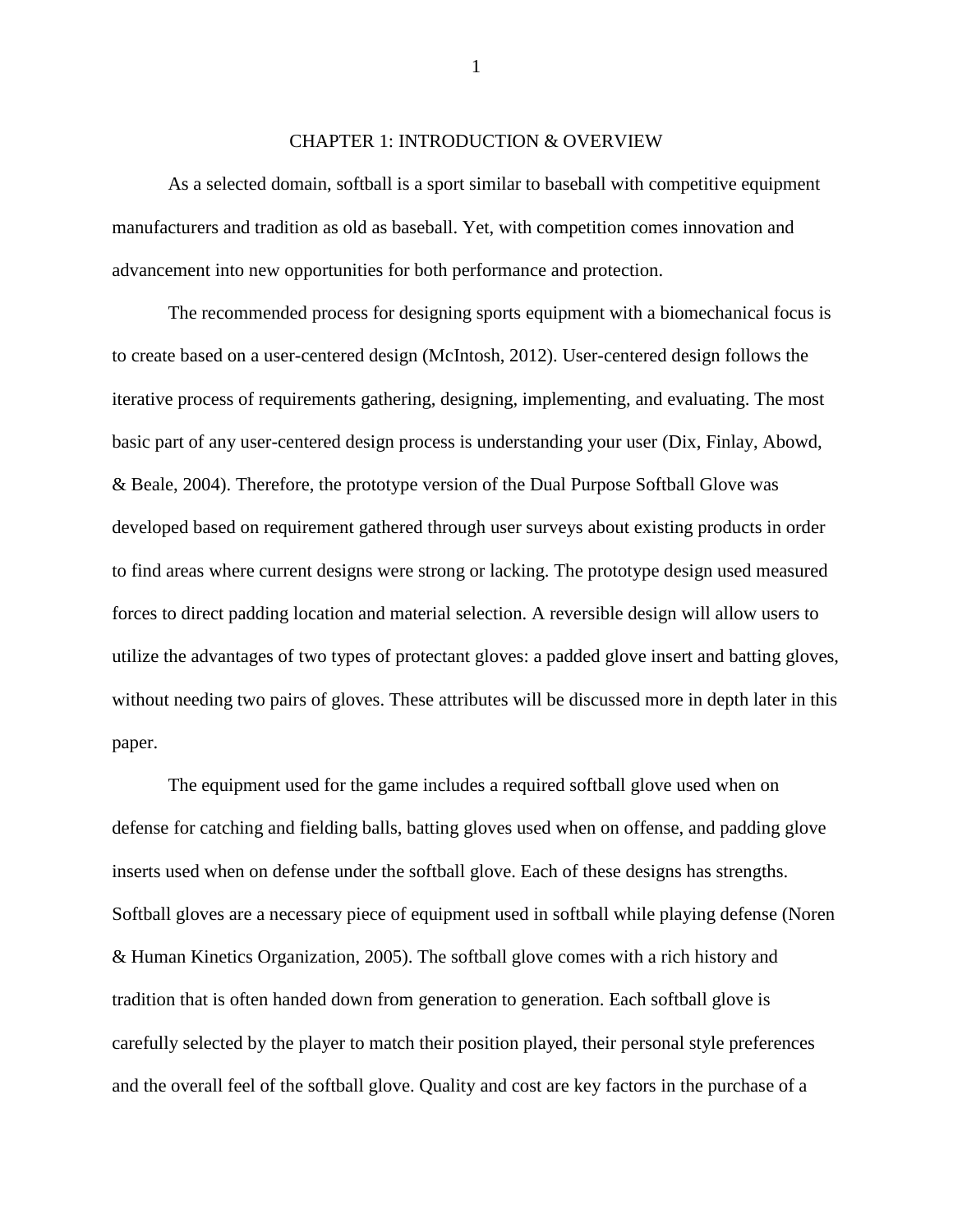softball glove as well. However, it is difficult for some players to part ways with their old softball glove due to its sentimental value. A good softball glove is key to good defense. As Yogi Berra was quoted saying "… because good defense is so important, good gloves are also important" (Liberman, 2003). Because of the deep connection between players and their softball glove, when a softball glove gets old or worn out and can no longer fully perform its full function of protecting the hand from a hard, fast ball, many players decide to delay the purchase of a new one and keep their current glove. Due to this, players may turn to modifying other pieces of equipment, such as batting gloves, or wearing a padded glove insert to overcome the shortcomings of their current softball glove and to avoid parting ways. This can be a cheaper alternative to buying a new softball glove, as well as a way to provide extra padding and a better fit for the softball glove.

Currently available in the market are traditional batting gloves and padded softball glove inserts. The batting gloves protect the hand during batting. Padded gloves are used under the softball glove to protect both the hand from the impact of catching a ball and the softball glove from the sweats and oils of the hand. These gloves allow players to modify and personalize their softball playing experience.

Batting gloves are typically used as a form of protective equipment when batting on offense. Their original purpose is to protect the hand when batting from blisters and vibrations caused from hitting the ball with the bat. They are also used to acquire a better grip on the bat (Noren & Human Kinetics Organization, 2005). Other functions of the batting glove have evolved as its use spread throughout softball. Some players decide to wear their batting gloves while running the bases on offense to protect their hand while sliding or diving head first into the bases. Players also may use the batting glove inside their softball glove while on defense in the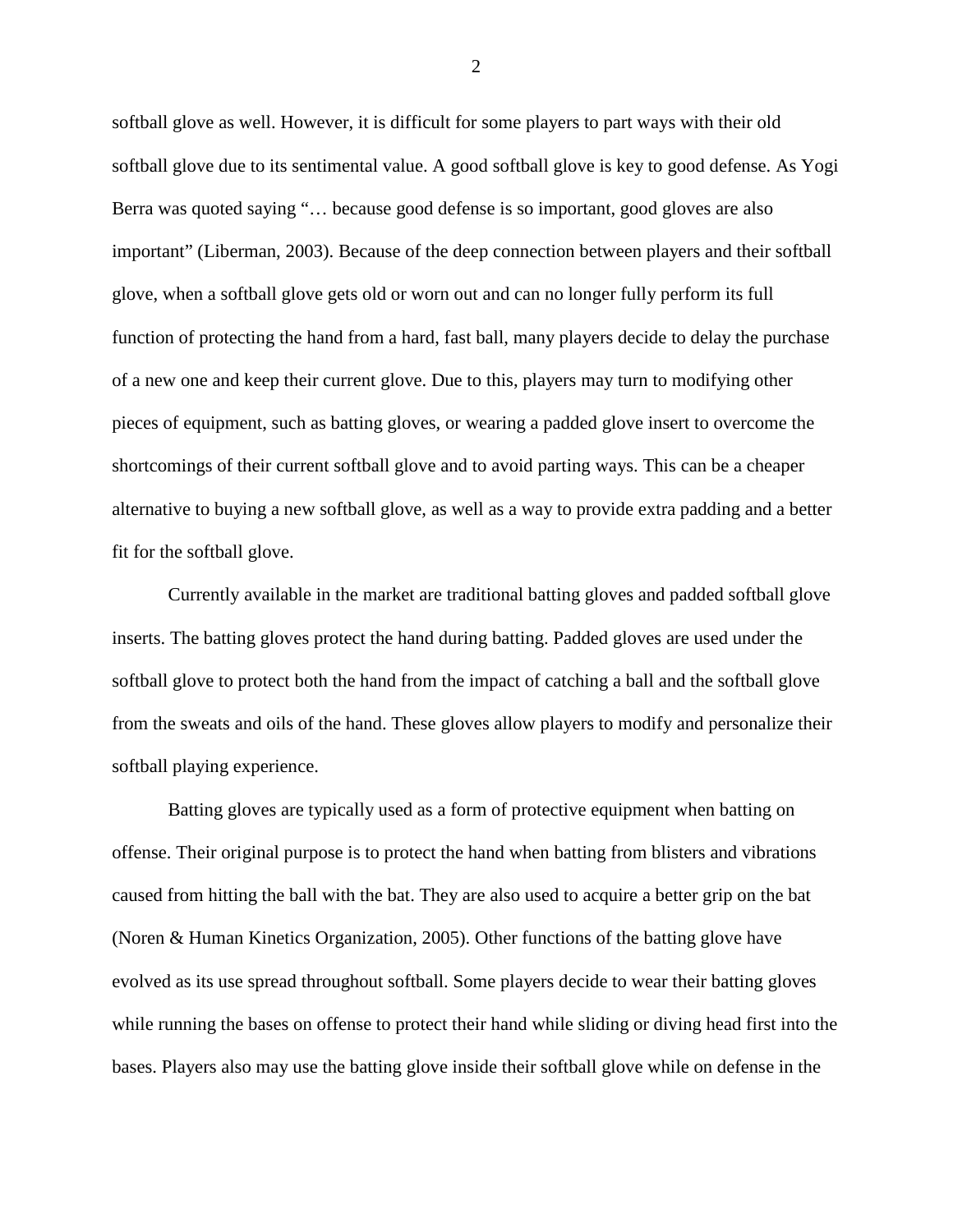field as an extra insert. However, the batting glove was only created to protect the hands when batting, not for other purposes. It provides very little extra protection without any padding or a material specifically used for force absorption.

Padded glove inserts are used under the softball glove as a form of protection and are used to reduce the impact and force of the ball while catching, typically using a padded foam to absorb impact of the ball. A thrown ball can reach an average velocity of 19.07 m/s (SD 1.61 m/s) when thrown overhand by female youth softball players with an average age of 13.74 years (Petranek & Barton, 2011). This force only increases with age and experience, reaching velocities of 31.3 m/s from professional softball pitches (Meyers, Brown, & Bloom, 2001). A standard 12 inch softball may only weigh between 0.177 and 0.198 kilograms, but these velocities can produce forces of almost 900 pounds force. These forces can cause a stinging pain or bruising if the ball is not caught correctly or if using an old softball glove with little to no padding.

Focusing on current glove designs, there are several variations of protectant softball glove inserts. These glove inserts feature different materials such as EvoShield™'s Gel-to-Shell technology™; extra padding to the palm and first two fingers, like Palm Guard®; added wrist protection, like Under Armour®; and some with a combination of all three aspects. All of the previously mentioned glove inserts try to reduce pressure and injuries by adding padding and cushions. However, for players interested in the extra protection a padded glove provides, there becomes the issue of using a thin batting glove, or having two different types of gloves: batting gloves and a padded insert. This is an inconvenient situation for players who need to switch between batting gloves and inserts each half-inning. The Dual Purpose Softball Glove (hereinafter referred to as the DPS glove) was created to eliminate the need of two separate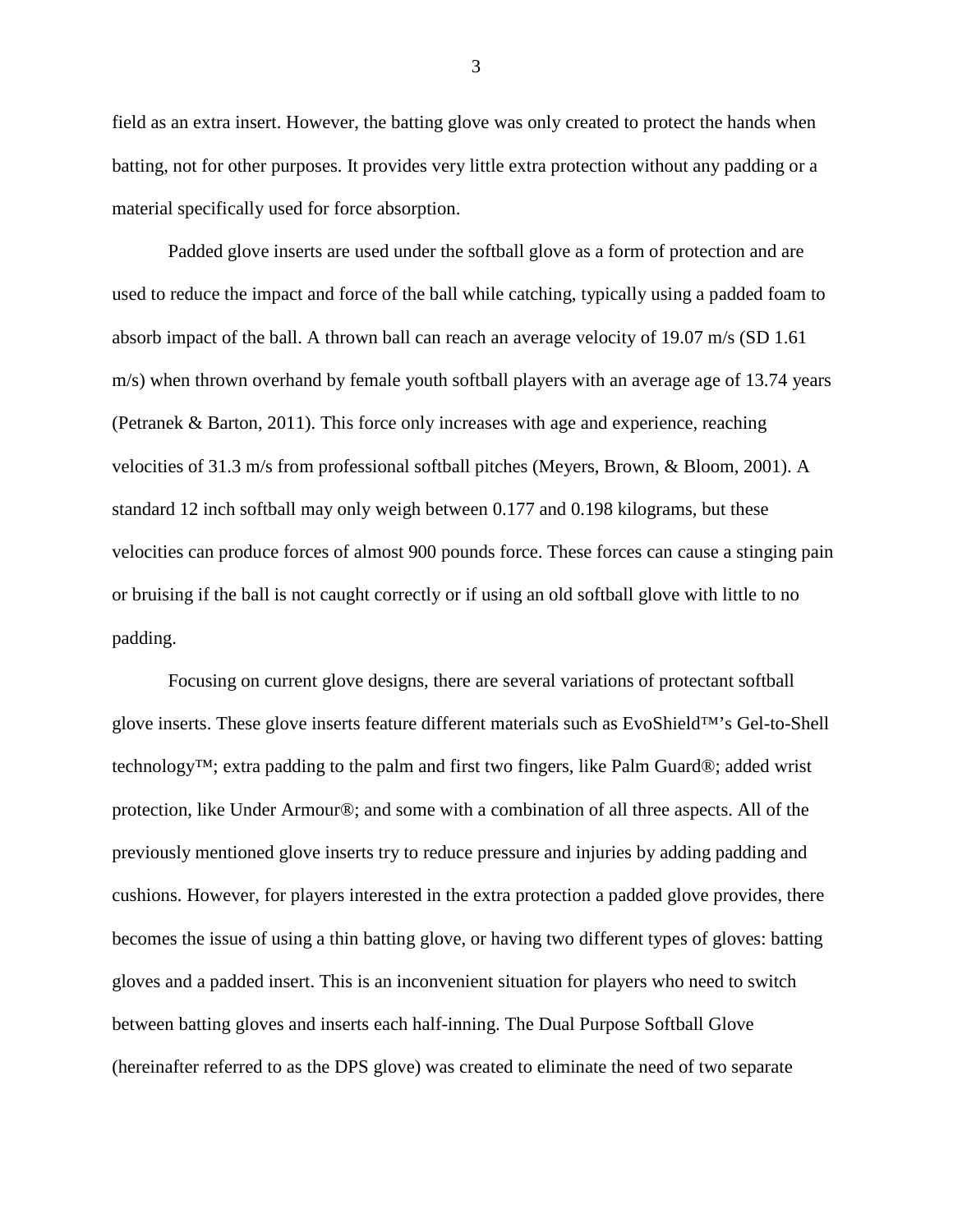gloves --- batting gloves and protective padded inserts --- by combining them into one functioning product by using engineering and design principles. The DPS glove combines the features of both types of gloves into one design by making the glove reversible. The player is able to use both sides of the DPS glove by switching on which hand the glove is worn. One side has the leather-like material of a batting glove to be worn on offense and can be used as a pair. The other side has memory foam padding for catching protection like a glove insert to be worn on the non-dominant hand during defense.

The DPS glove was created using engineering methods for sports equipment design. Force testing determined the most critical locations for padding placement. Three different types of padding materials were qualitatively assessed for force attenuation and mitigation. Force mitigation is very important in the design of sports equipment. Any type of padding will decrease the force felt by the hand, but some have more desirable qualities than others, such as less rebound or bounce, durability, lightweight materials and greater force absorption (Harris & Spears, 2010). Creating a product that meets user expectations for performance and aesthetics is the greatest challenge any designer faces. In this case, emphasis was put on the functionality and performance of the prototype rather than the aesthetics. It takes both a biomechanical and usercentered approach to design injury preventing equipment (McIntosh, 2012).

The design of the DPS glove is founded on strong engineering design principles such as usability, intuitiveness, and functionality. Padding is how the glove insert functions as a piece of protectant sports equipment by mitigating force. It is expected that the strategically padded insert will be preferred to no mitigation. Using the well-known batting glove as a model increases intuitiveness; determining impact areas addresses the specific padding needs in order to create an effective piece of protective equipment. The strategically padded insert is expected to decrease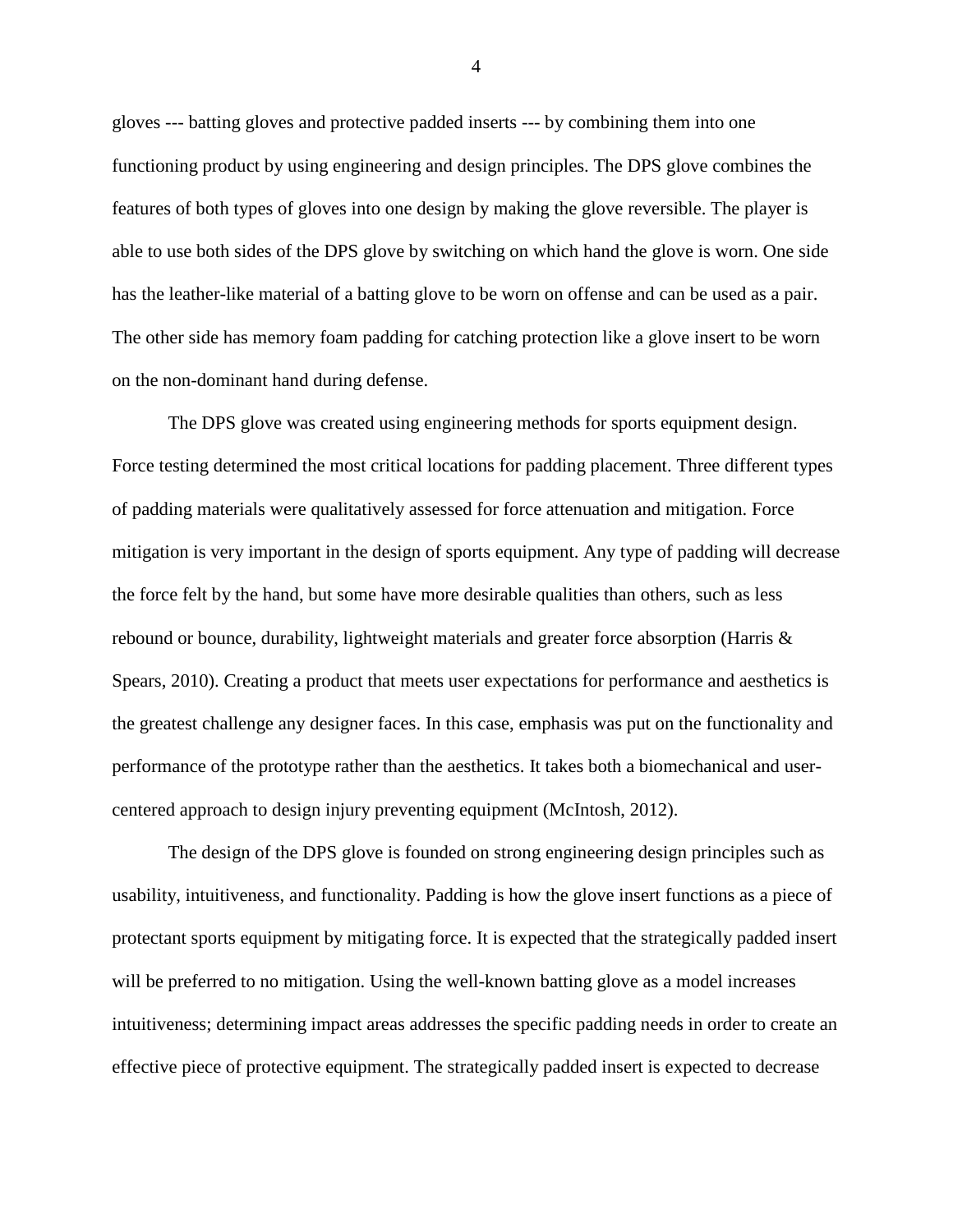discomfort resulting from impact and therefore decrease the likelihood of cumulative trauma disorders compared to no mitigation. Yet, this does not mean that it will be readily accepted by players. It could be reasonably expected that players will prefer what they know and typically already use. The new style of glove may be deemed acceptable if it is determined to be more favorable compared to no insert glove. After surveying experienced softball players, the DPS was not rejected and therefore deemed satisfactory.

Chapter 2 presents the journal paper to be submitted to the Journal of Sports Science, discussing prototype creation and evaluation from user testing with softball players. Chapter 3 then reveals the conclusions from the study and recommendations for further research.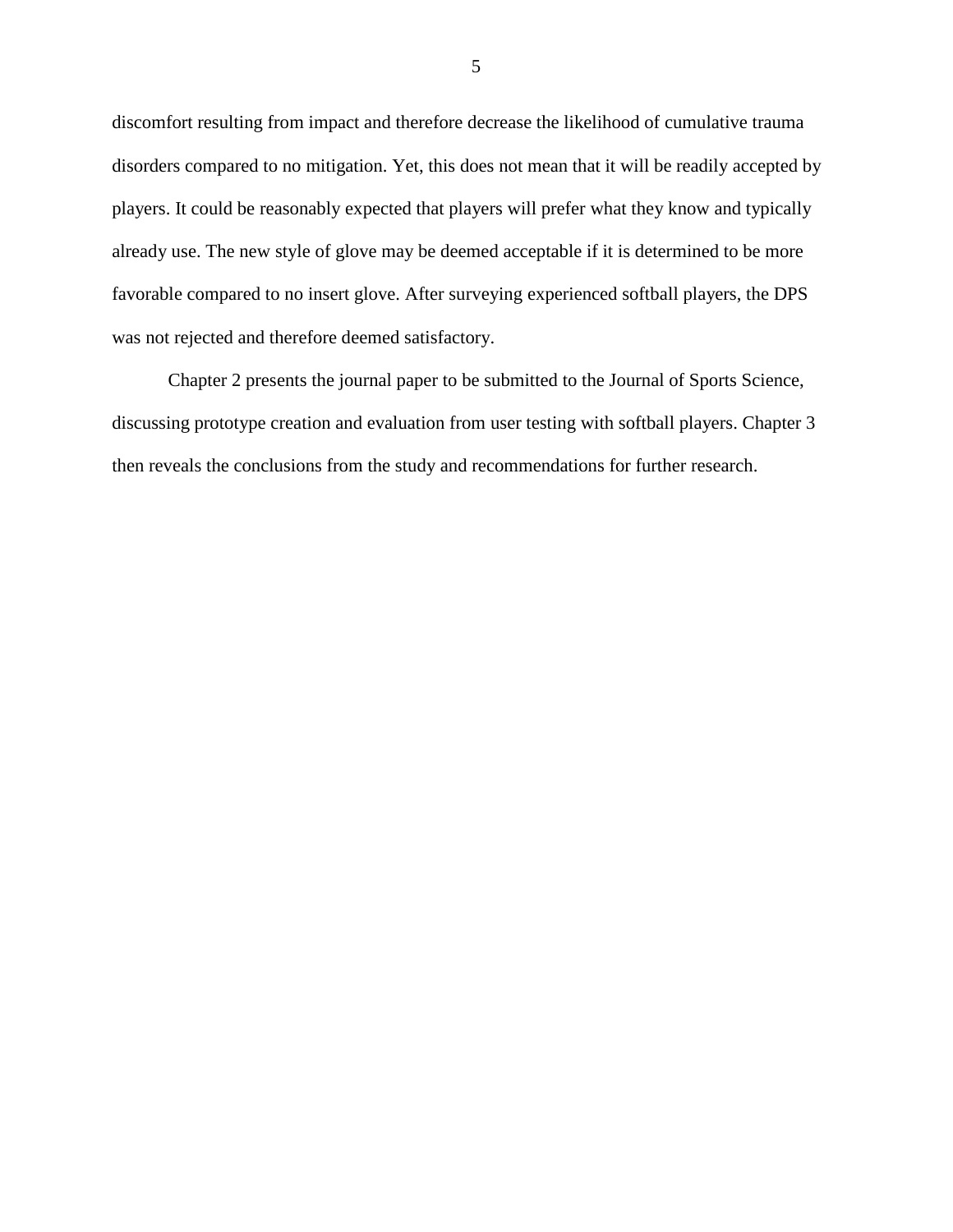#### <span id="page-12-0"></span>CHAPTER 2: THE EVALUATION OF DUAL PURPOSE SOFTBALL GLOVES

A paper to be submitted to the Journal of Sports Sciences

## Heidi Laabs

### 1. Abstract

<span id="page-12-1"></span>The aim of the present study was design and evaluate a multi-purpose softball glove that would increase player safety while eliminating the need for multiple types of gloves. The construction of the Dual Purpose Softball Glove is likened to that of a typical batting glove with added padding on the dorsal side and an elastic seam on the palm allowing the glove to be reversed and worn on both hands. The placement of the padding was determined by a force sensor test. The padding decreased the force felt from the ball, thereby decreasing likelihood of injury. A surveyed comparison of the Dual Purpose Softball Glove and user's preferred method of insert in softball gloves, showed that users prefer the Dual Purpose Softball glove to no mitigation, yet prefer batting gloves overall.

### 2. Introduction

<span id="page-12-2"></span>Each spring, an estimated 7.8 million people try to find their bats, balls, and gloves to take part in one of the most popular team recreational sports in the United States—slow pitch softball (Association, 2012). Every year, the American Softball Association registers 3.5 million players in categories ranging from adult slow pitch to youth girls' fast pitch, which includes over 1.2 million girls each year (Committee, 2015).

As a consequence of its popularity, softball injuries are prevalent among all types of players and age groups. In a survey by Powell and Barber-Foss (2000), forearm and wrist injuries accounted for 22.9% of injuries in softball-playing high school athletes, the largest of any body category in this study (Powell & Barber-Foss, 2000). In another study by Meyers,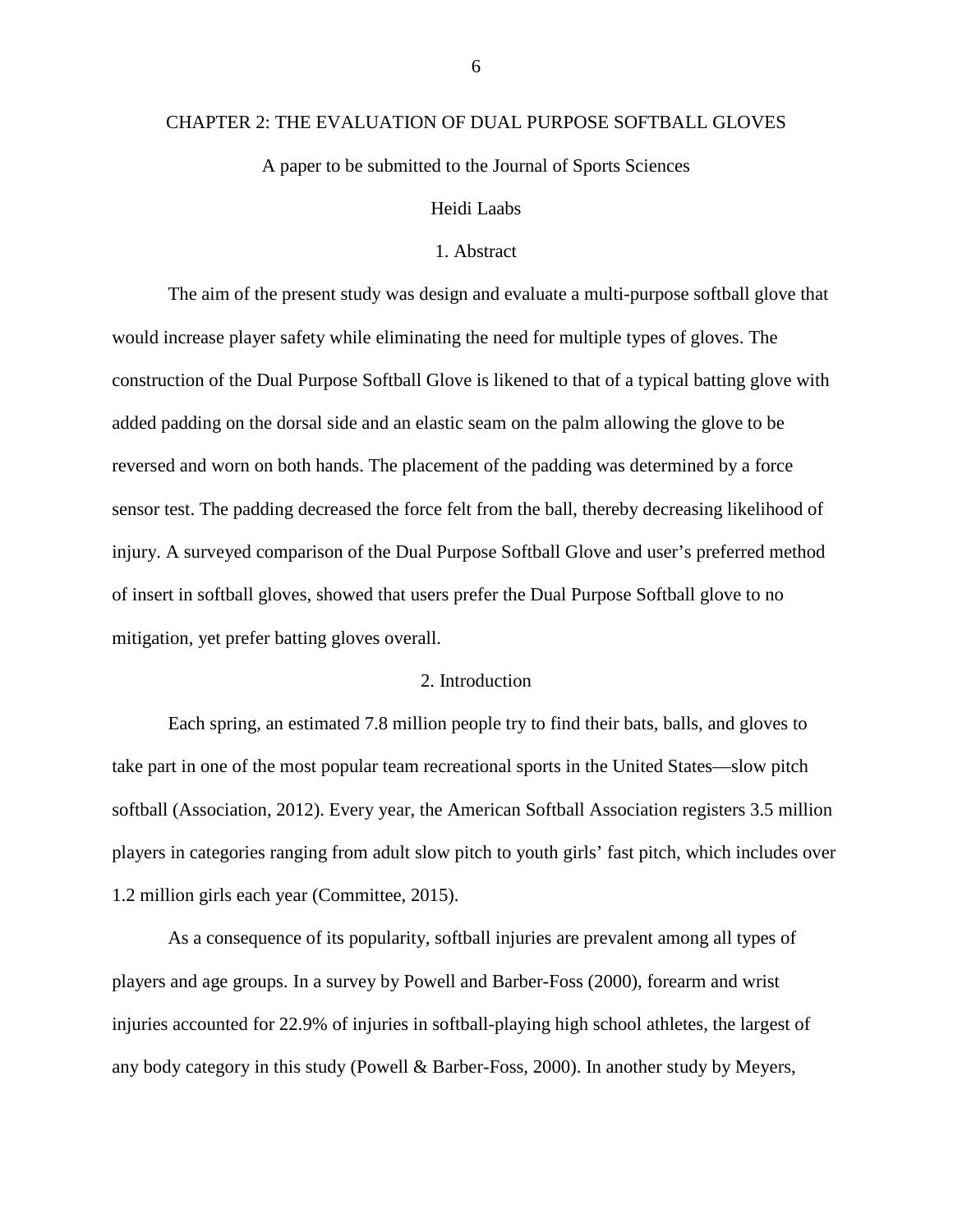Brown, and Bloom (2001); 27% of injuries in NCAA softball players involved various hand, finger and thumb areas. In addition, they found that both age and experience seem to make a difference due to the correlation between a higher skill level and a diminished likelihood of injury. The study also found that 9% of injuries occurred during batting. When comparing fielding injuries caused during practicing at 25.5% and those occurring in a game situation with 26.9%, there is little difference (Powell & Barber-Foss, 2000). As the game evolved, so have the methods of protection and the equipment used.

Softball is a variable sport with both a fast pitch and slow pitch version. Both variants have competitive equipment manufacturers and tradition as old as baseball. Yet, with competition comes innovation and advancement into new opportunities for both performance and protection.

Softball gloves are a necessary piece of equipment used in softball while playing defense (Noren & Human Kinetics Organization, 2005). The softball glove comes with a rich history and tradition that is often handed down from generation to generation. Each softball glove is carefully selected by the player to match the position played, their personal style preferences and the overall feel of the softball glove. Quality and cost are key factors in the purchase of a softball glove as well. However, it is difficult for some players to part ways with their old softball glove due to its sentimental value. A good softball glove is key to good defense. As Yogi Berra was quoted saying "… because good defense is so important, good gloves are also important." (Liberman, 2003 ). Because of the deep connection between players and their softball glove, when a softball glove gets old or worn out and can no longer fully perform its full function of protecting the hand from a hard, fast ball, many players decide to prolong the purchase of a new one and keep their current glove. Due to this, players may turn to modifying other pieces of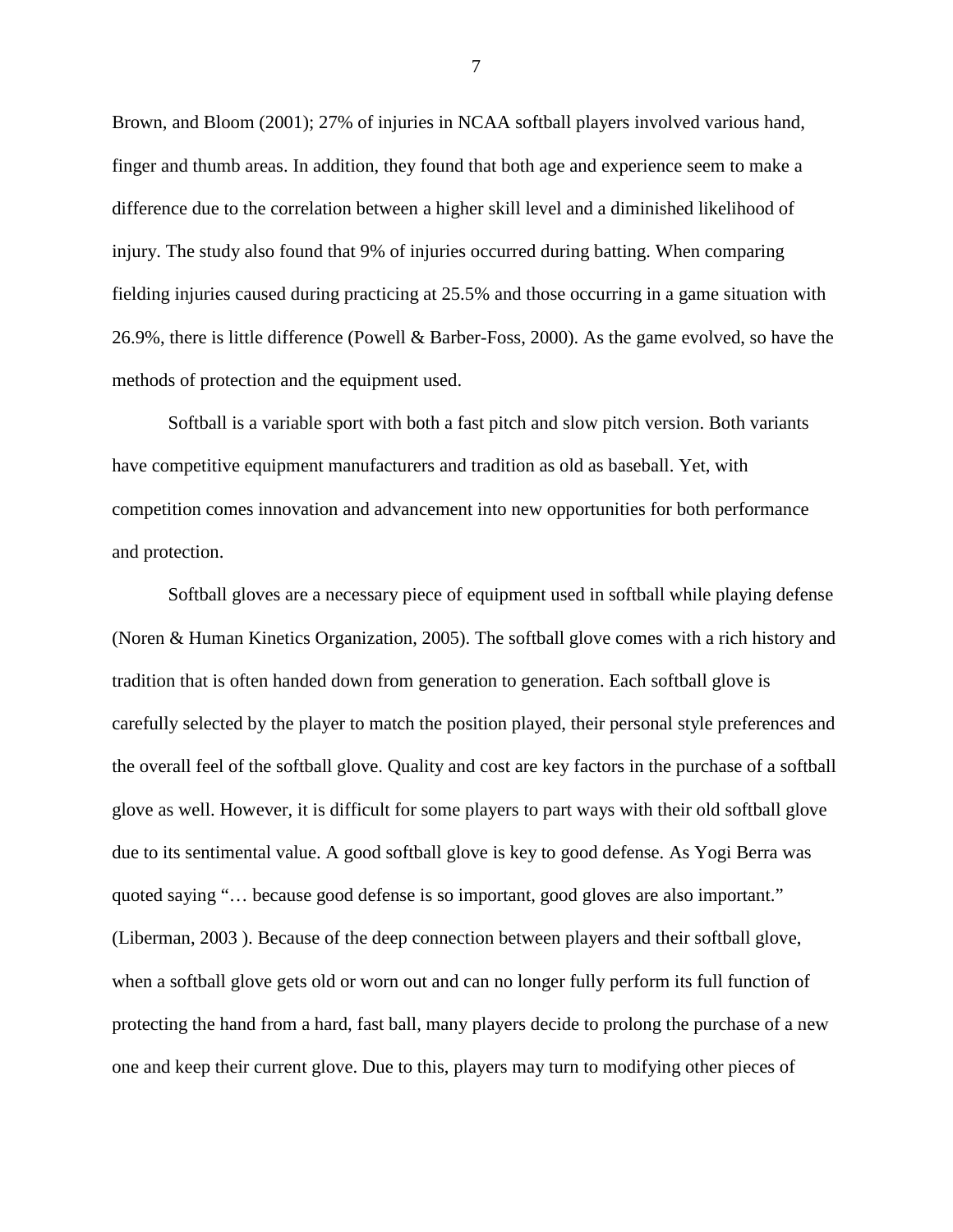equipment, such as batting gloves, or wearing a padded glove insert to overcome the shortcomings of their current softball glove and to avoid parting ways. This can be a cheaper alternative to buying a new softball glove, as well as a way to provide extra padding and a better fit for any softball glove.

Currently available in the market are traditional batting gloves and padded softball glove inserts. The batting gloves protect the hand during batting. Padded gloves are used under the softball glove to protect both the hand from the impact of catching a ball and the softball glove from the sweats and oils of the hand. These gloves allow players to modify and personalize their softball playing experience.

Batting gloves are typically used as a form of protective equipment when batting on offense. Their original purpose is to protect the hand when batting from blisters and vibrations caused from hitting the ball with the bat. They are also used to achieve a better grip on the bat (Noren & Human Kinetics Organization, 2005). Other functions of the batting glove have evolved as its use spread throughout softball. Some players decide to wear their batting gloves while running the bases on offense to protect their hand while sliding or diving head first into the bases. Players also may use the batting glove inside their softball glove while on defense in the field as an extra insert. However, the batting glove was only created to protect the hands when batting, not for other purposes. It provides very little extra protection without any padding or a material specifically used for force absorption.

Padded glove inserts are used under the softball glove as a form of protection and are used to reduce the impact and force of the ball while catching, typically using a padded foam to absorb impact of the ball. A thrown ball can reach an average velocity of 19.07 m/s (SD 1.61 m/s) when thrown overhand by female youth softball players (Petranek & Barton, 2011). This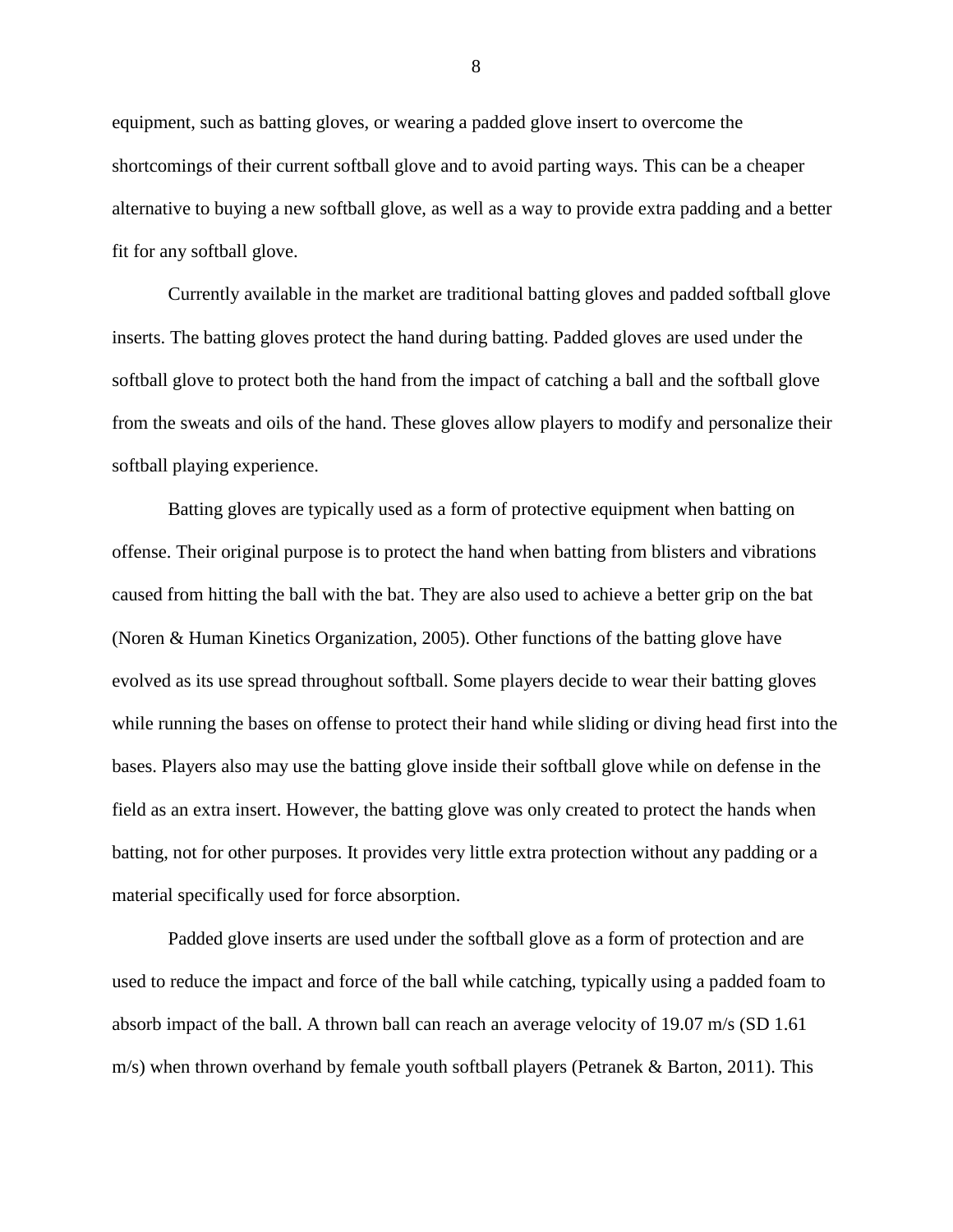force only increases with age and experience, reaching velocities of 31.3 m/s from professional softball pitches (Meyers et al., 2001). A standard 12 inch softball may only weigh between 0.177 and 0.198 kilograms, but these velocities can produce forces of almost 900 pounds force. These forces can cause a stinging pain or bruising if the ball is not caught correctly or if using an old softball glove with little to no padding.

Focusing on current glove designs, there are several variations of protectant softball glove inserts. These glove inserts feature different materials such as EvoShield™'s Gel-to-Shell technology™; extra padding to the palm and first two fingers, like Palm Guard®; added wrist protection, like Under Armour®; and some with a combination of all three aspects. Webster (1988) was one of the first to explore extra padding on batting gloves (Figure 1(a)). Cushions are located on the palm and the fingers and are covered by an outer layer of leather. Webster claimed that his inner glove with cushions would help protect the critical areas of the fingers and palm, affected during catching a ball, and it would reduce the incidence of injury during play. Johnson (1993) took a different approach to adding protective padding. Johnson's glove included pads located between the first and second phalangeal joints and a palm pad located across the metacarpophalangeal joints of the hand in order to encourage a proper grip of the bat by the batter, not focusing specifically on catching (Figure 1(b)). Johnson's glove introduced hook-andloop fasteners, commonly referred to as "Velcro" fasteners, as a means of fastening the glove and securing it to the wrist. He recommended padding materials such as air, liquid, putty, or a gel to provide a release for the pressure and force on the hand. Webster (2013) modified existing designs and added wrist padding (Figure 1(c)). Webster's glove has a section of shock absorbing padding that extends one to three inches up the forearm, providing a shield for the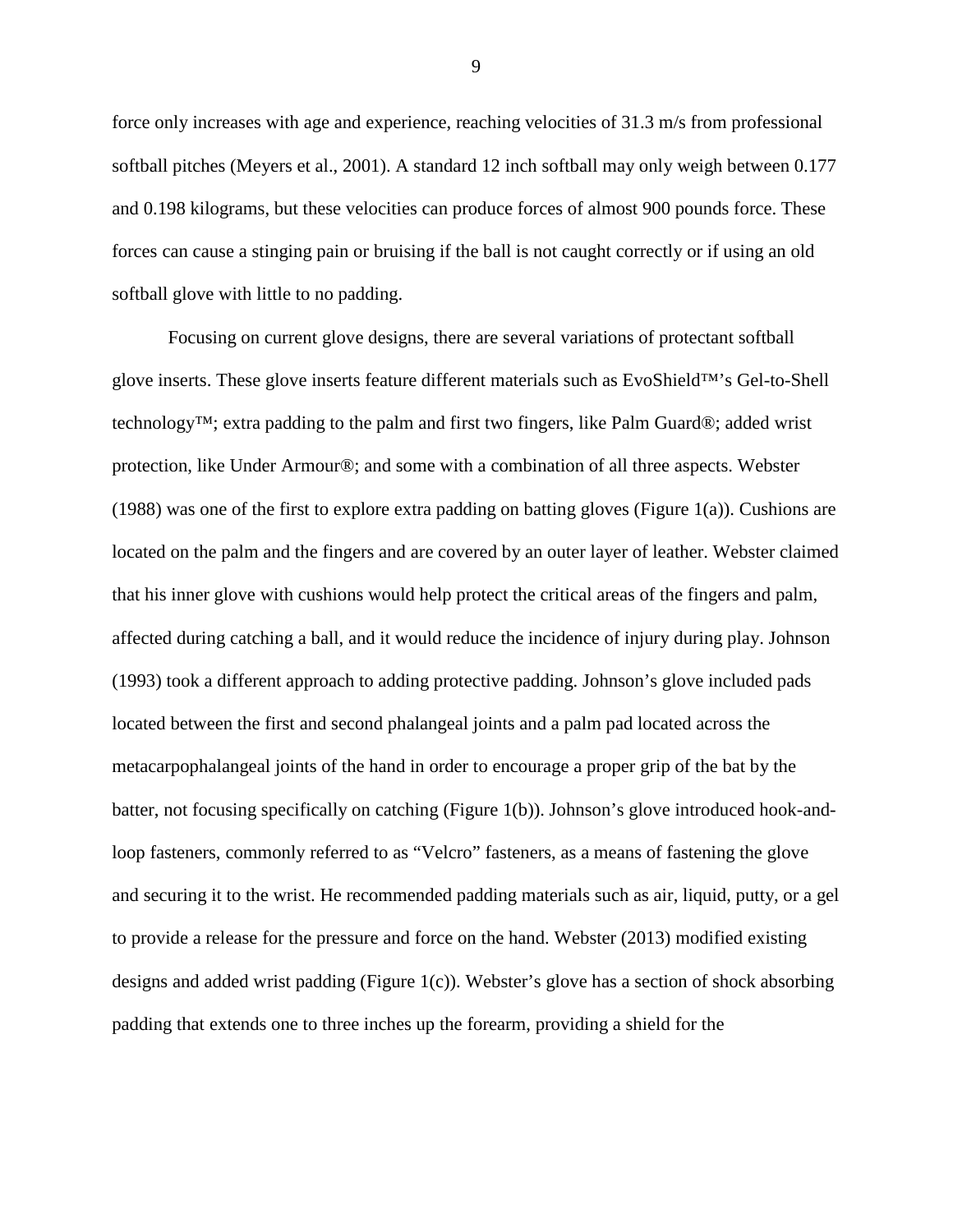carpometacarpal joint of the hand and all five digits. This glove also has padding on the first two fingers and their base and on the thumb joint.



<span id="page-16-0"></span>All of the above mentioned glove inserts try to reduce pressure and injuries by adding padding and cushions. However, for players interested in the extra protection a padded glove provides, there becomes the issue of using a thin batting glove, or having two different types of gloves: batting gloves and a padded insert. This is an inconvenient situation for players who need to switch between batting gloves and inserts each half-inning. The Dual Purpose Softball Glove (hereby referred to as DPS glove) was created to eliminate the need of two separate gloves -- batting gloves and protective padded inserts --- by combining them into one functioning product by using engineering, biomechanics and design principles. The DPS glove combines the features of both types of gloves into one design by making the glove reversible. The player is able to use both sides of the DPS glove by switching on which hand the glove is worn. One side has the leather-like material of a batting glove to be worn on offense and can be used as a pair. The other side has memory foam padding for catching protection like a glove insert to be worn on the nondominant hand during defense.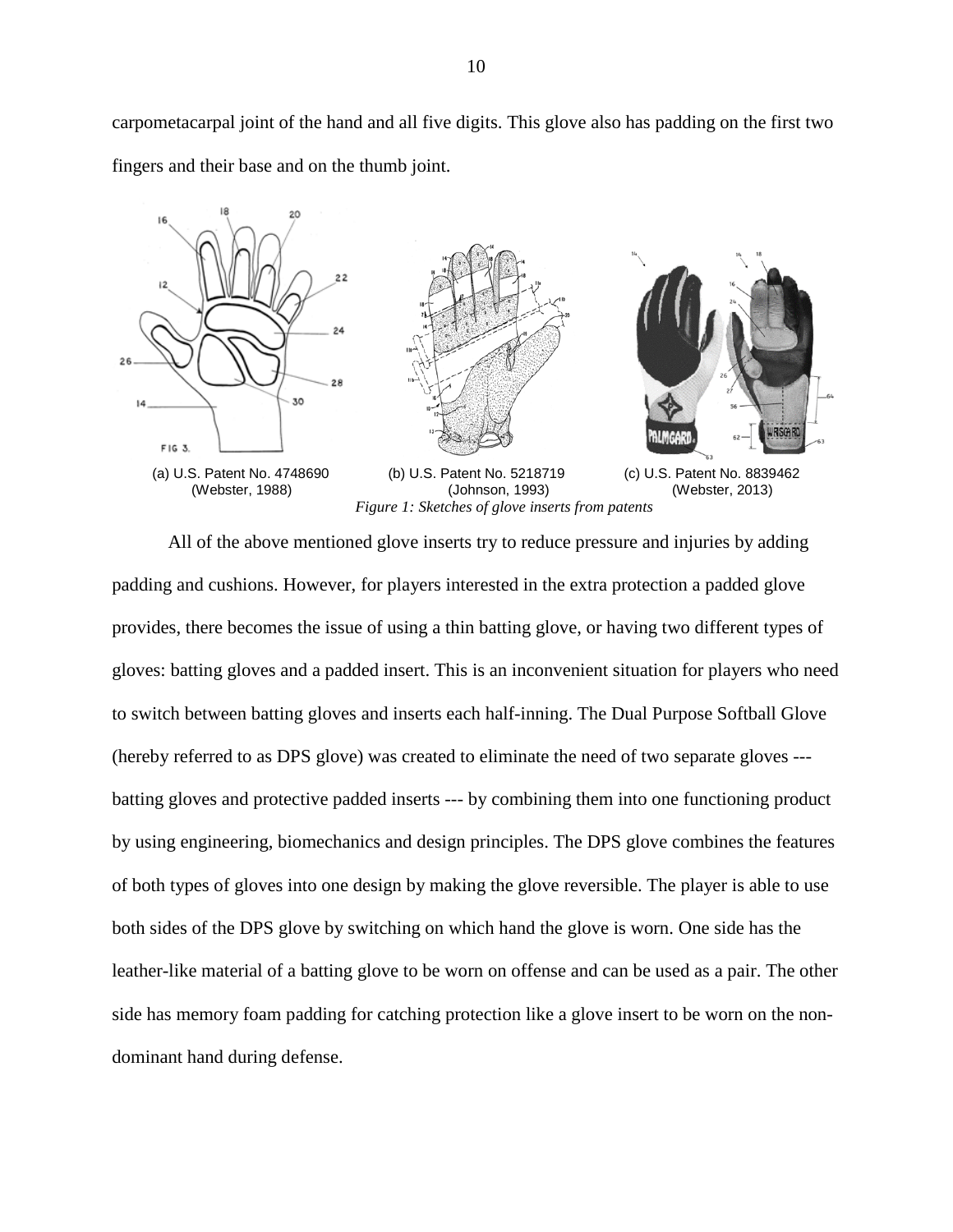The DPS glove was created using an engineering approach to sports equipment design using information gathering and analysis. Force testing determined the most critical locations for padding placement. Three different types of padding materials were qualitatively assessed for force attenuation and mitigation. Force mitigation is very important in the design of sports equipment. Any type of padding will decrease the force felt by the hand, but some have more desirable qualities than others, such as less rebound or bounce, durability, lightweight materials and greater force absorption (Harris & Spears, 2010). Creating a product that meets user expectations for performance and aesthetics is the greatest challenge any designer faces. It takes both a biomechanical and user-centered approach to design injury preventing equipment (McIntosh, 2012).

The design of the DPS glove is founded on strong engineering design principles such as usability, intuitiveness, and functionality. Padding is how the glove insert functions as a piece of protectant sports equipment by mitigating force. It is expected that the strategically padded insert will be preferred to no mitigation. Using the well-known batting glove as a model increases intuitiveness; determining impact areas addresses the specific padding needs in order to create an effective piece of protective equipment. The strategically padded insert is expected to decrease discomfort resulting from impact and therefore decrease the likelihood of cumulative trauma disorders compared to no mitigation. Yet, this does not mean that it will be readily accepted by players. It could be reasonably expected that players will prefer what they know and typically already use. The new style of glove may be deemed acceptable if it is determined to be more favorable compared to no insert glove. After surveying experienced softball players, the DPS was not rejected and therefore deemed satisfactory.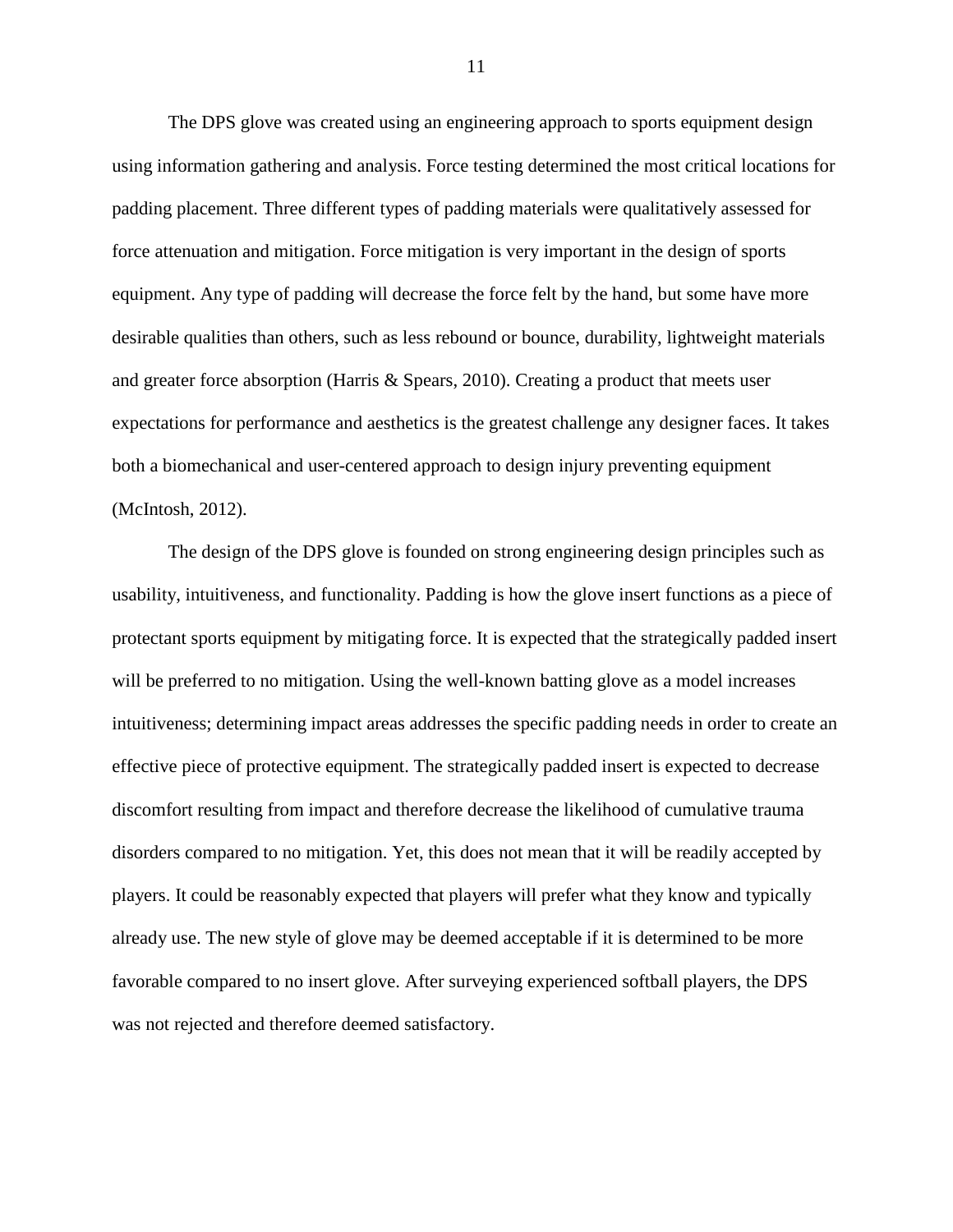#### 3. Methods

## <span id="page-18-1"></span><span id="page-18-0"></span>**3.1 Participants**

The initial background survey was completed by 16 female softball players ranging in age from 16 to 21 years. Participants had an average playing history of 12.6 years  $\pm$  2.8 years. All participants provided written informed consent before completing the surveys.

The testing of the DPS glove prototype was completed by 11 female softball players ranging in age from 18 to 21 years. Participants were self-screened for three or more years of competitive softball experience. All participants provided written informed consent and were informed of the risks before completing the study. The study was approved by the Institutional Review Board at Iowa State University and respected the principles of the Declaration of Helsinki.

## <span id="page-18-2"></span>**3.2 Procedures**

#### 3.2.1 Background Survey

An initial survey (Appendix A) was sent out to softball players to gather background data on the typical use of gloves in softball. The survey asked the player's opinions of their current softball glove and their use of batting gloves. The survey provided insight on current areas where the gloves may be lacking, and aspects of the gloves that should remain as part of glove design. This information was used to create the requirements and guide the engineering design approach used to create a prototype glove.

## 3.2.2 Design Testing – Materials and Locations

Both repetition and force are key factors in the risk of musculoskeletal disorders. While there may be an interaction between force and repetition, lower forces create less risk than higher forces (Gallagher & Herberger, 2013). Therefore, when determining which material to use,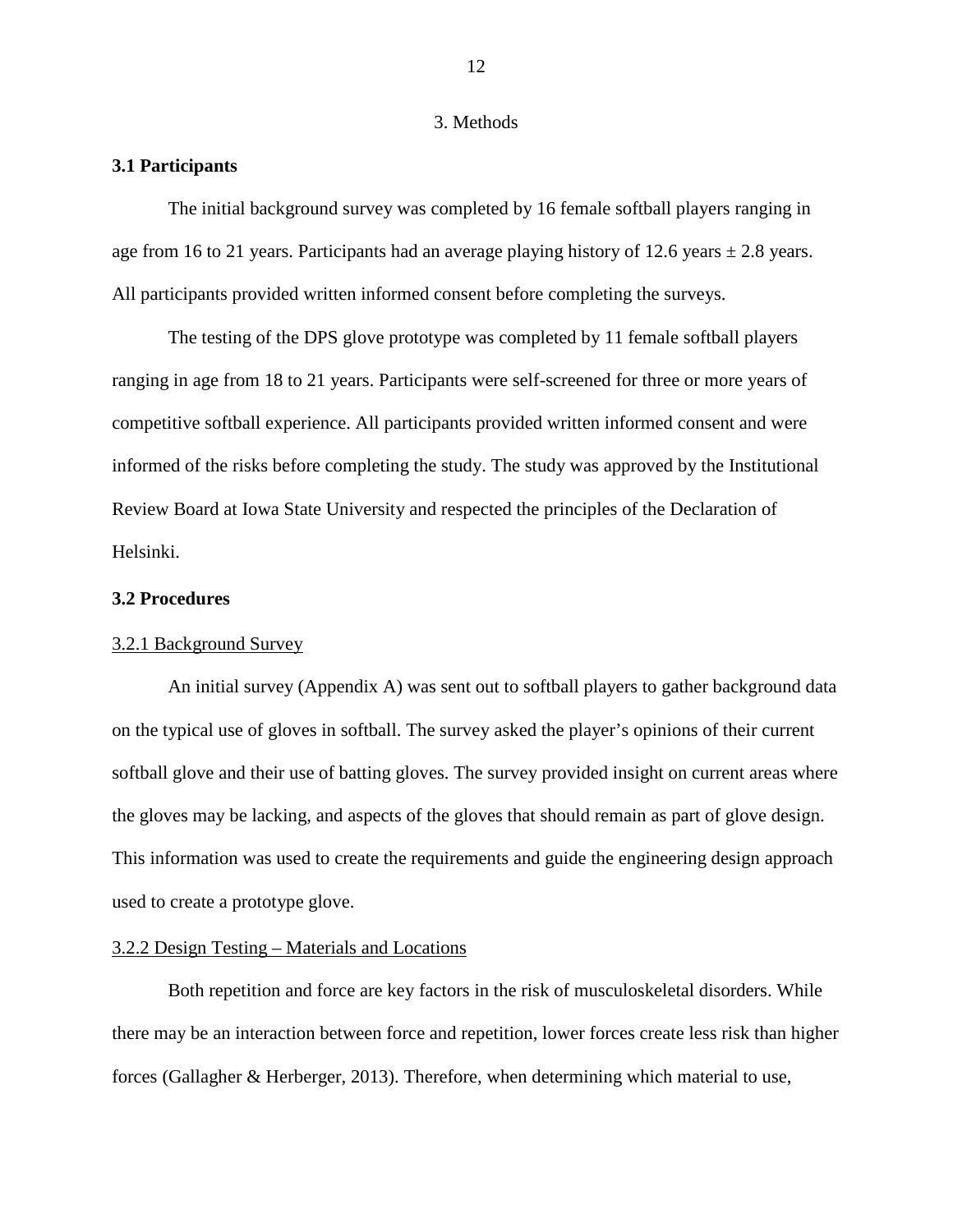decreasing measured force of impact is imperative to mitigating risk of injury and increasing comfort. FlexComp® force sensors were used to determine the force of a ball dropped from 0.91 meters (1 yard) onto a piece of foam to measure the amount of force absorbed by the foam padding [\(Figure 2\)](#page-19-0). Three different types of foam were analyzed: compressed Ethylene-vinyl acetate (EVA), Polyurethane foam, and Visco-elastic memory foam. Each material was tested N  $= 40$  times.



*Figure 2: Drop Test apparatus*

<span id="page-19-0"></span>In order to test whether impact area can be used to dictate padding needs of protective equipment, a force test using FlexComp® force sensors was used. This was later used to determine the placement and amount of the padding used on the prototype DPS glove. The locations needing extra padding were determined using a FlexComp® force sensing device and Thought Technology's BioGraph Infinity software to extract the information. [Figure 3](#page-20-0) shows the locations of the force sensors. The batting glove with the force sensors was then placed inside of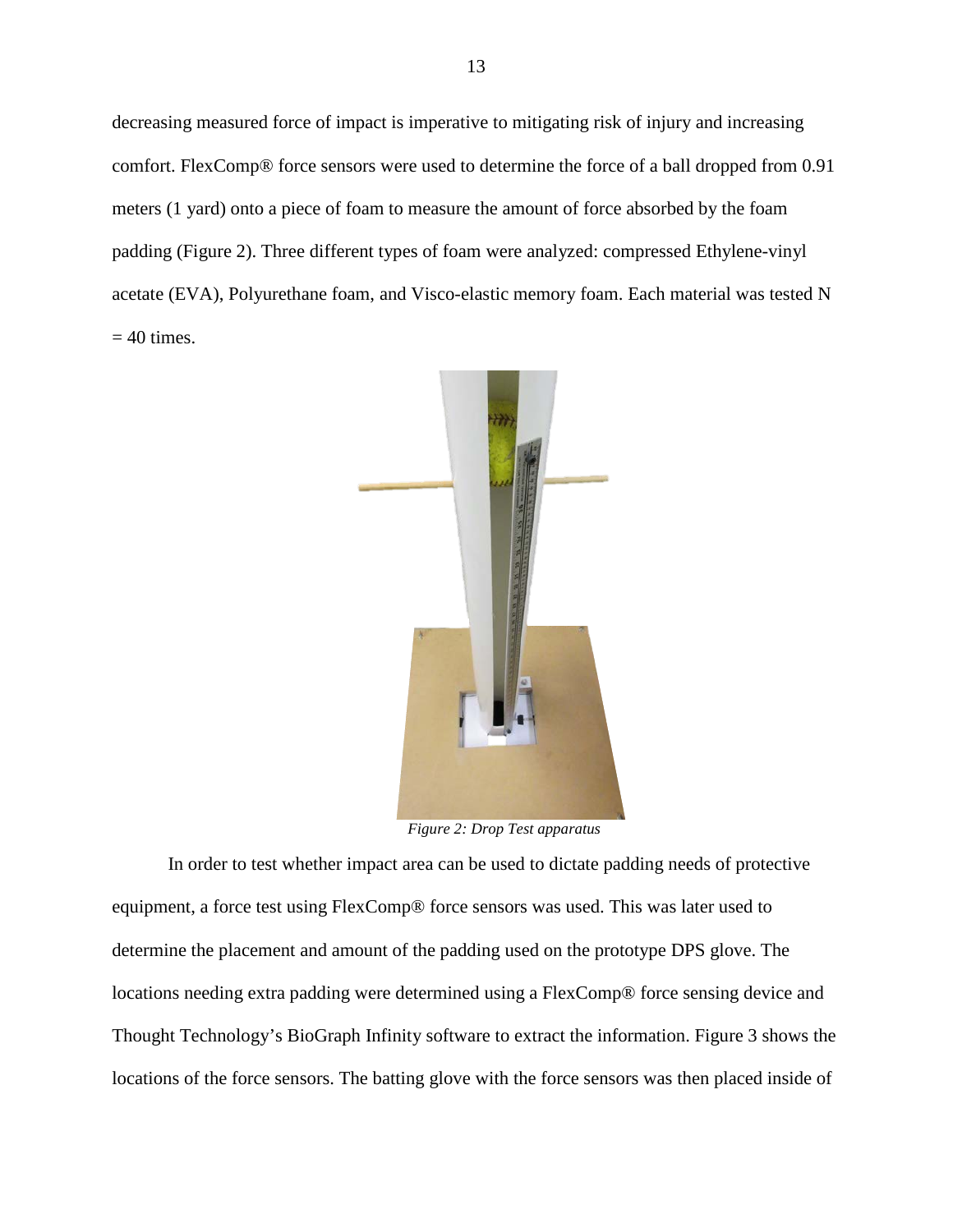<span id="page-20-0"></span>a softball glove and used as an insert for a total of 27 catches. Each location was then compared to the other locations using a Paired t-Test. This was used to determine if a location was hit more than another.



*Figure 3: Force sensors on hand during Catching Test*

## 3.2.3 Participant User Feedback Testing

The goal of the user testing was to determine if the design would be preferred to no mitigation by experienced softball players. Participants were asked to use the DPS glove while performing typical softball drills. All participants were given time, approximately 20 minutes, to warm-up and stretch before performing the drills and were allowed to rest at any time. The warm-up consisted of jogging, stretching, and throwing progressions used in a typical practice to warm-up the arm. The softball drills are representative of typical tasks performed while playing softball. They included approximately five minutes of throwing and catching, fielding ground 5- 10 balls, fielding 5-10 fly balls and hitting 15 balls. After using the DPS glove and their typical glove, participants were asked to evaluate their experience through surveys.

The surveys, (Appendix B) used a 1-7 Likert Scale to collect the participant's opinion on the comfort, range of motion, control, enjoyment, ease of use, natural feel, trust and durability of the DPS glove and their preferred glove. Participants were then asked to rank the DPS glove, a regular batting glove, and no insert glove, based on the usability, comfort, reliability, durability, trust, and personal preference of each (Appendix C).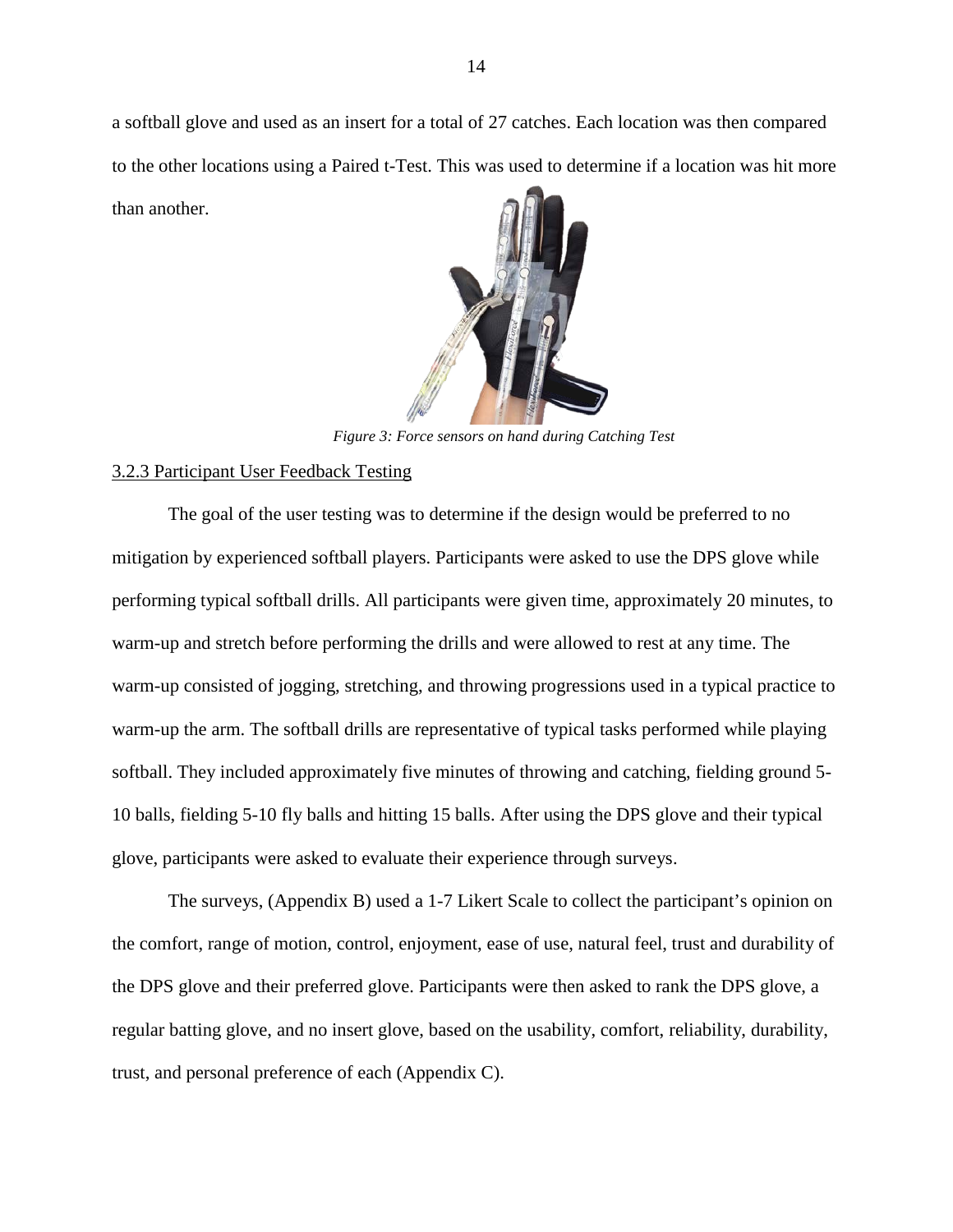#### 3.2.4 Statistical Analysis

The Background Survey results were analyzed using numerical summary statistical techniques. The Padding Location Drop Test results were analyzed by a Paired t-test comparing each location to the other locations. The Padding Material Test results were analyzed using numerical descriptive measures of central tendency and variability.

The Prototype Survey results were analyzed using the Sign Test, which revealed little about the data, and the Paired t-test for a two-tailed t Distribution. These tests examined the user's preference of the gloves and the difference in these preferences. While the survey gathered discrete data, it is assumed that the t-test is robust enough for the analysis. The final ranking of each glove was analyzed based on the number of respondents who ranked it as first, second or third. JMP statistical software by SAS was used to evaluate the data.

## 4. Results

## <span id="page-21-1"></span><span id="page-21-0"></span>**4.1 Background Survey**

Based on the background survey, several things were noted. Most participants, 88%, used a batting glove while on offense during batting and running the bases. Meanwhile, 63% of all respondents used the batting glove as an insert with their softball glove, while only 53% did so in order to reduce the impact of the ball on the hand (Table 1 and Table 2). Some key aspects of softball gloves included size and quality of the product, showing how important fit and comfort are to players.

<span id="page-21-2"></span>

| <b>Batting Glove</b>               | <b>Percent</b> |
|------------------------------------|----------------|
| Use a batting glove?               | 88%            |
| Use when hitting?                  | 81%            |
| Use when running bases?            | 81%            |
| Use as insert with softball glove? | 63%            |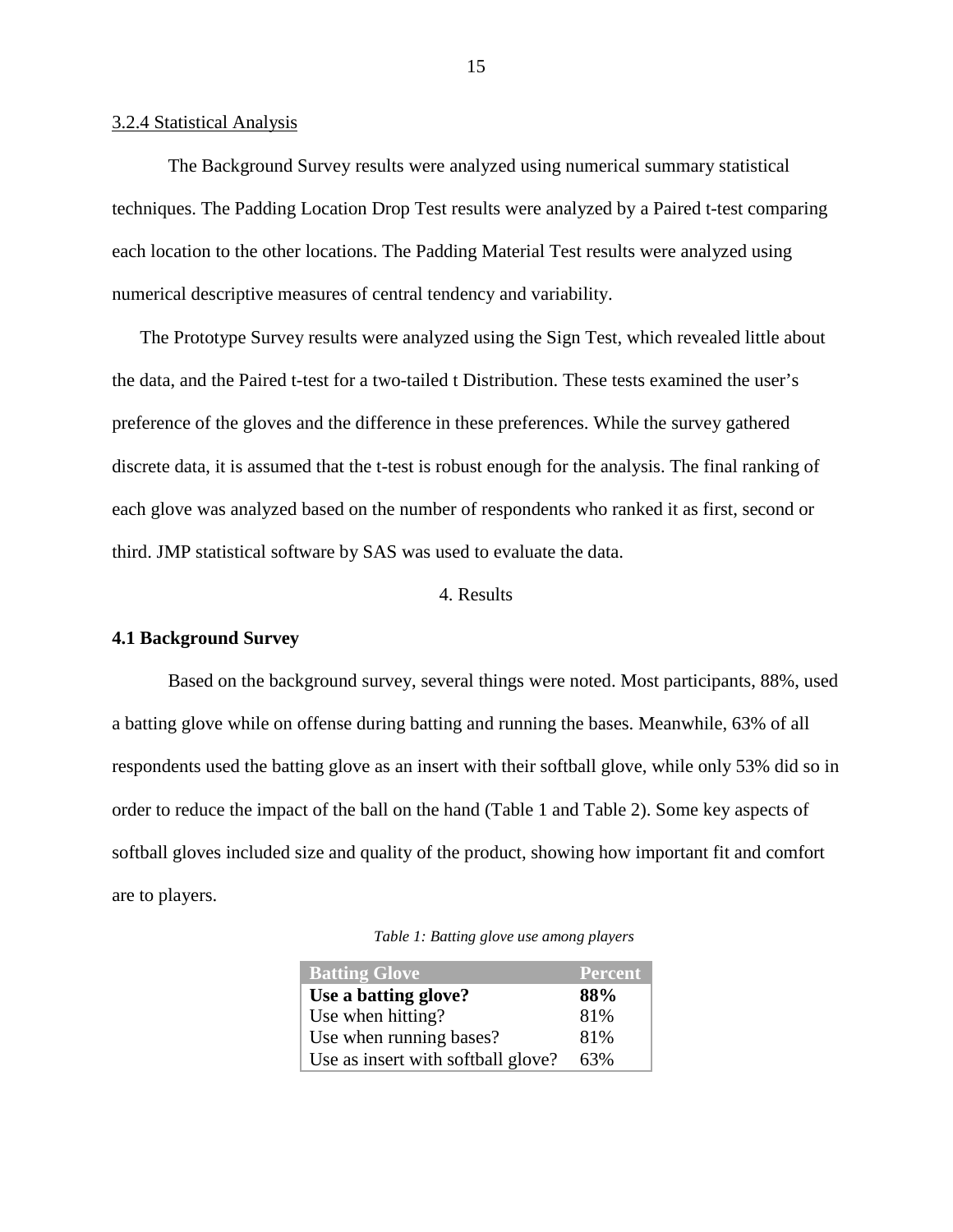| Table 2: Top reasons to wear a batting glove |  |  |  |  |
|----------------------------------------------|--|--|--|--|
|----------------------------------------------|--|--|--|--|

<span id="page-22-1"></span>

| <b>Reason to Wear Batting Glove</b>    | <b>Response</b> |
|----------------------------------------|-----------------|
| <b>Avoid blisters</b>                  | 87%             |
| <b>Minimize vibrations</b>             | 87%             |
| Protect hands when sliding             | 67%             |
| Make softball glove fit better         | 60%             |
| Protect hand from ball impact          | 53%             |
| Protect softball glove from sweat/oils | 33%             |

Approximately 31% of respondents believe their softball glove is lacking in some way,

including not having enough padding, difficultly to breaking in, and how quickly the glove wears out. While only 25% of respondents have modified their softball glove. The number of respondents who feel pain due to an old injury to the hand or wrist was 25%. Of those respondents, 100% reported feeling pain during or after playing softball due to their injuries. From this survey, a batting glove was chosen to be the basis of the prototype design with modifications to allow for reversibility. These requirements are shown in [Table 3.](#page-22-2)

*Table 3: Design Requirements for Batting Only, Fielding Only, and Both*

<span id="page-22-2"></span>

| <b>Batting Only</b>          | <b>Fielding Only</b>            | <b>Both</b>                  |
|------------------------------|---------------------------------|------------------------------|
| Provide improved grip of bat | Allow for stable ball catching  | <b>Breathable materials</b>  |
| Shock absorption             | Protect hand from force of ball | Flexible design              |
| Lightweight materials        | Fit hand in glove               | Adjustable wrist strap       |
|                              |                                 | Durable materials and design |

## <span id="page-22-0"></span>**4.2 Design Testing – Materials and Locations**

The materials used for the padding were pre-selected based on their lightweight features, ability to reduce force felt by the hand, and flexibility of the material in an effort to maintain comfort. For these reasons a foam was selected over a gel or liquid option. Another key factor was the rebound of the ball. The padding should lessen the force transferred to the hand, but not allow the ball to bounce off. Each piece of padding tested was  $0.5$  cm thick and was tested N=40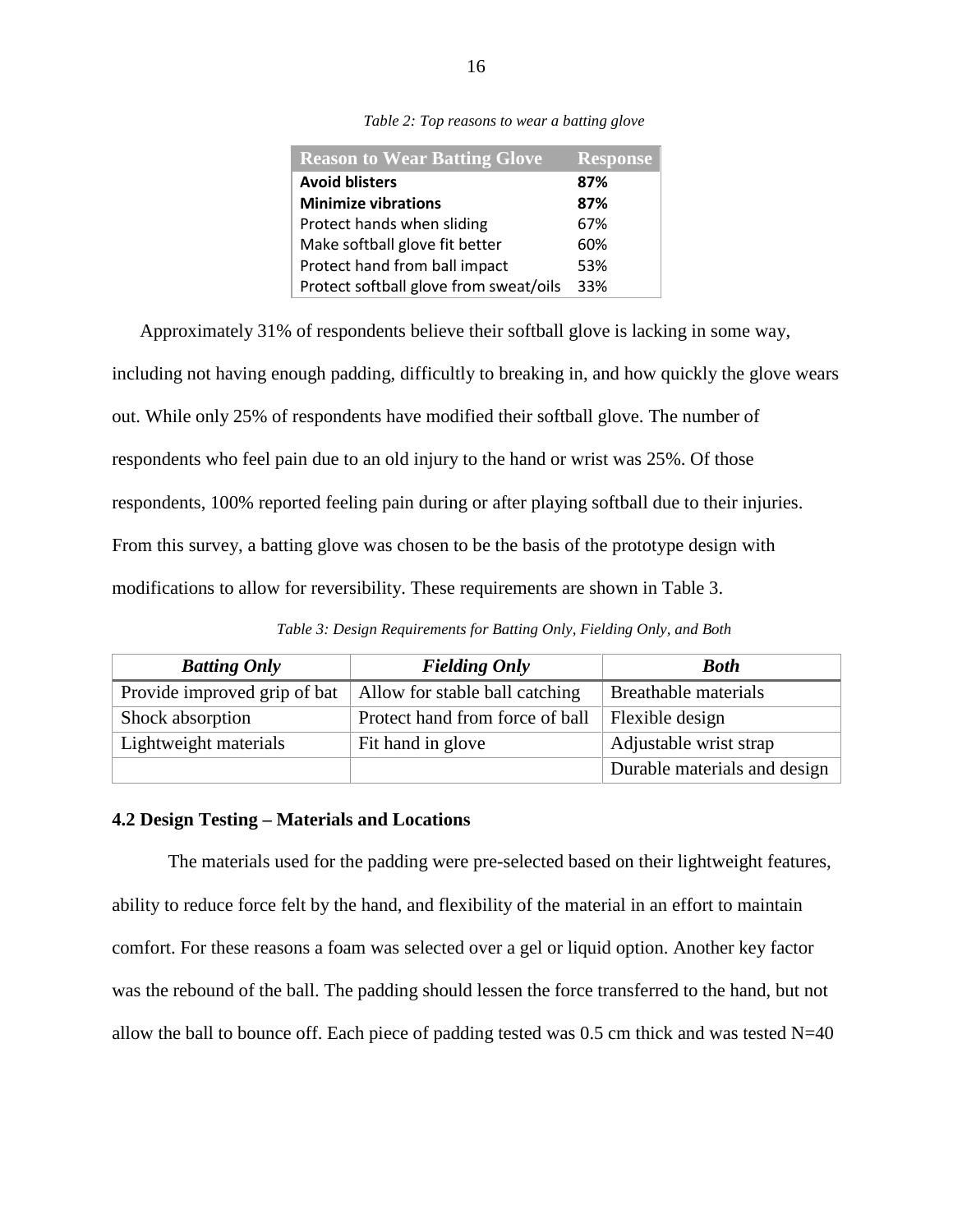times using the Drop Test apparatus shown in [Figure 2.](#page-19-0) The results of the Drop Test [\(Figure 4\)](#page-23-0) are represented by the average pound force and standard deviation.



*Figure 4: Average measured force by material with Standard Deviation*

<span id="page-23-1"></span><span id="page-23-0"></span>The location testing focused on the specific positions on the hand that receive the most force. Using a Paired t-test, the differences between each sample average were calculated by trial to determine which sensors had larger measured forces compared to the other sensors [\(Table 4\)](#page-23-1).

| Difference between<br>Sensor X & Sensor Y | t Statistic |
|-------------------------------------------|-------------|
| $1-2$                                     | $-0.6883$   |
| $1 - 3$                                   | 0.3829      |
| $1-4$                                     | 0.5931      |
| $1-5$                                     | $-0.4012$   |
| $1-6$                                     | 0.3953      |
| $2 - 3$                                   | 0.7488      |
| $2 - 4$                                   | 0.7767      |
| $2 - 5$                                   | 0.0522      |
| $2 - 6$                                   | 0.7384      |
| $3-4$                                     | $-0.1224$   |
| $3 - 5$                                   | $-0.5225$   |
| $3 - 6$                                   | 0.2820      |
| $4 - 5$                                   | $-0.4852$   |
| 4-6                                       | 0.1921      |
| 5-6                                       | 0.5545      |

*Table 4: Paired t-Test Results for Location Testing*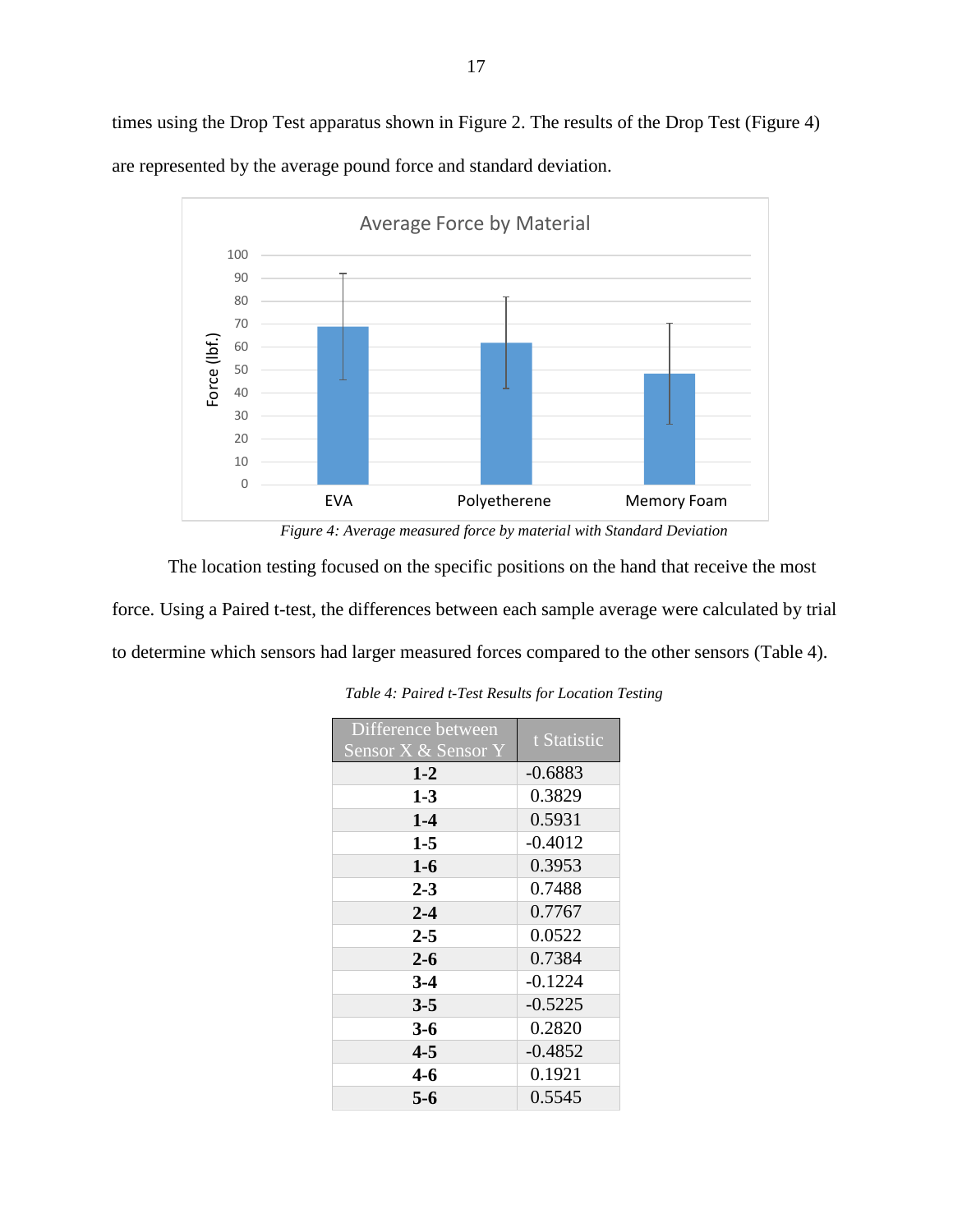

The final rankings of each location are shown in [Figure 5](#page-24-1) in order of highest to lowest frequency from Sensor 2 to Sensor 6.

*Figure 5: Rankings from Force Sensor Catching Test*

## <span id="page-24-1"></span><span id="page-24-0"></span>**4.3 Construction and Design**

2

3

The model for the DPS glove was developed and modified based on the widely used batting glove. The batting glove design includes a leather palmar side for gripping the bat and protecting the hitter from both blisters and painful vibrations, resulting from hitting a ball, and a breathable mesh backside which allows for comfort and movement. Improvements made on the current design include a spandex liner added to the thumb joint to increase flexibility and allow players to reverse the glove. The DPS glove may be worn either offense or defense.

Based on the background survey, the following key aspects of a batting glove remained for the prototype: sturdy and durable leather palm, breathable and flexible mesh back, and adjustable wrist strap. In order to incorporate the padding onto the DPS glove, care was taken to keep the integrity of the batting glove's functionality by using stretchable LYCRA® fabric to attach the padding to the DPS glove. Sewing on the padding creates a durable bond, while using a stretch stich allows the material to expand without breaking the thread. The LYCRA® fabric also was added to the thumb seam on the palmar side to increase comfort when the DPS glove is worn on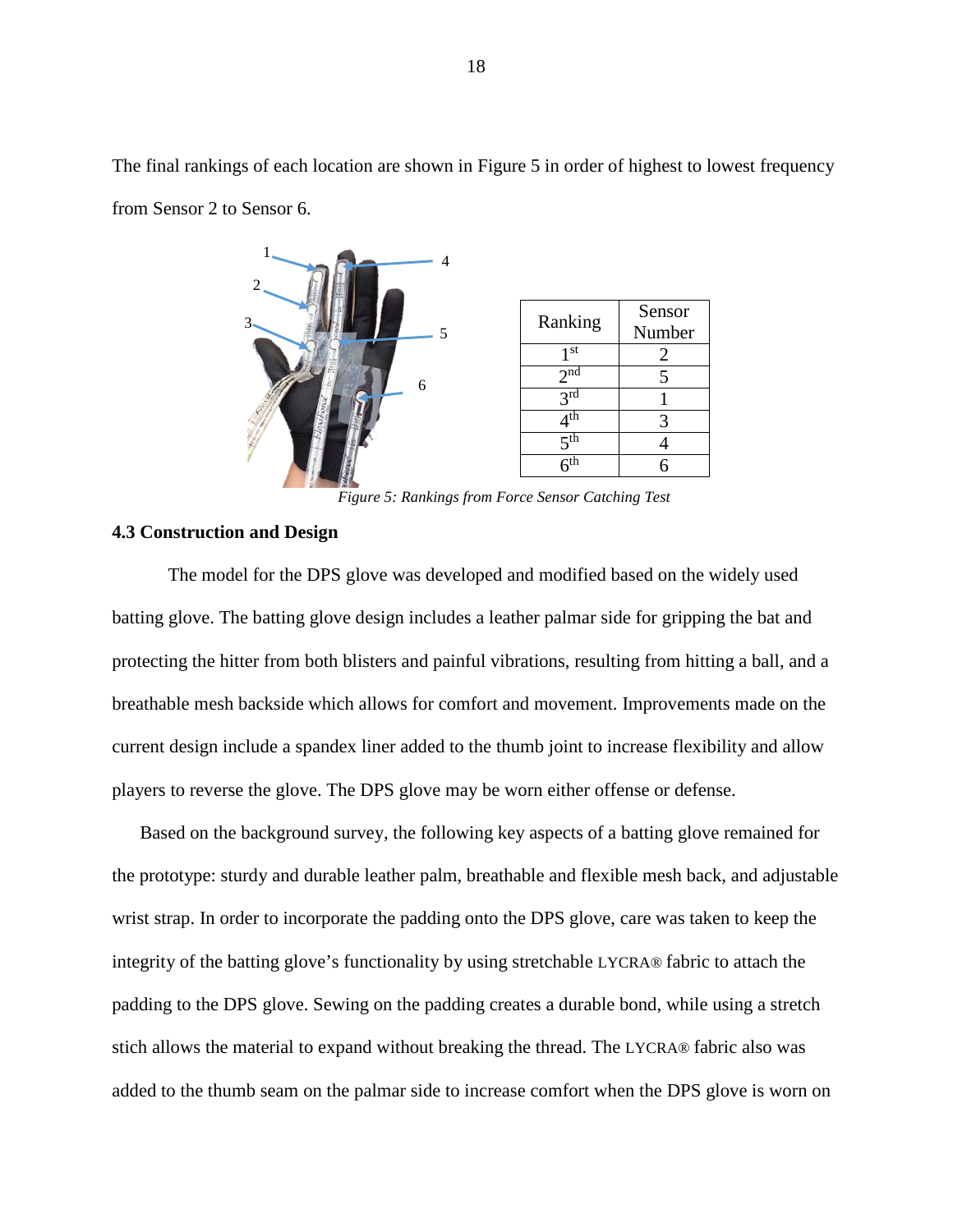the other hand. The added flexion around the thumb makes the DPS glove easier to wear while on defense.

Most manufactures do not state a specific reason for where they place their padding, other than vague generalizations to decrease impact or protect fingers. Performance can be improved if the specific locations of the forces were analyzed. The force sensor test determined the locations where force is most likely to occur, allowing for more precise padding locations and only placing extra padding where needed, as shown in [Figure](#page-24-1) 5. The two locations, shown in Figure 6, received padding that was 0.75 cm thick, whereas the rest of the DPS glove had padding that was 0.50 cm thick. Thicker padding has better performance, compared to the regular thickness (Harris & Spears, 2010). The testing of the materials has proven that the addition of padding can decrease force, thereby also decreasing the likelihood of injury. The types of materials and locations were all chosen to decrease the most force felt by the hand and provide extra protection while playing on defense.

While playing offense, the DPS glove will be worn with the leather side on the palm and the padded side on the dorsal side (Figure 6). Leather, or synthetic leather, is a common material used in batting gloves. Leather provides the functionality of gripping the bat and providing some protection from both blisters and the vibration caused from hitting a ball with the bat. The leather is also a tough material that can withstand the abrasive forces of sliding head-first into a base in the event of a close play while running the bases. Continuing to use leather is an easy way to maintain the functional aspects of the offensive part of the game. The padding was specifically placed on each of the digits of the finger in order to maintain flexibility and allow the batter to grip the bat and flex the fingers.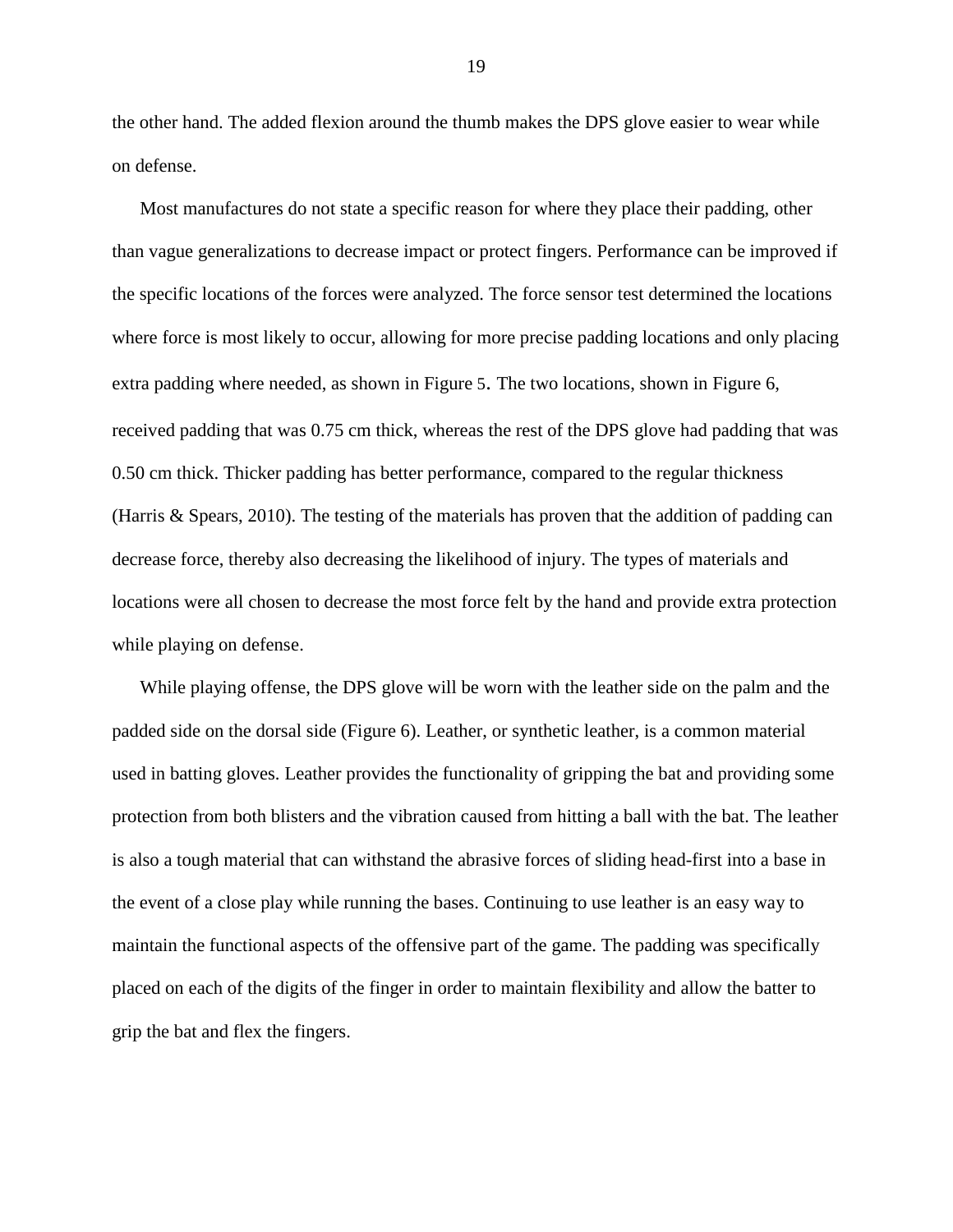<span id="page-26-0"></span>

*Figure 6: Dual Purpose Softball Glove as worn on offense*

While playing defense, the DPS glove will be reversed and placed on the opposite hand (Figure 7). In this way, the padding is on the palmar side of the hand and the leather is on the dorsal side. The DPS glove will be placed inside the softball glove and used together. The DPS glove will maintain the functionality of helping to fit the hand inside the softball glove with added comfort. It will also provide extra padding to the hand inside of the softball glove. The added padding will protect the hand from the forces associated with catching softballs whether they are thrown or hit. Catching thrown balls can have just as much impact force and inconsistency in catching technique as fielding a hit line-drive softball or pop fly. The DPS glove provides the added protection, but still allows flexibility and functionality of all catching and fielding techniques*.* 

<span id="page-26-1"></span>

*Figure 7: Dual Purpose Softball Glove as worn during defense*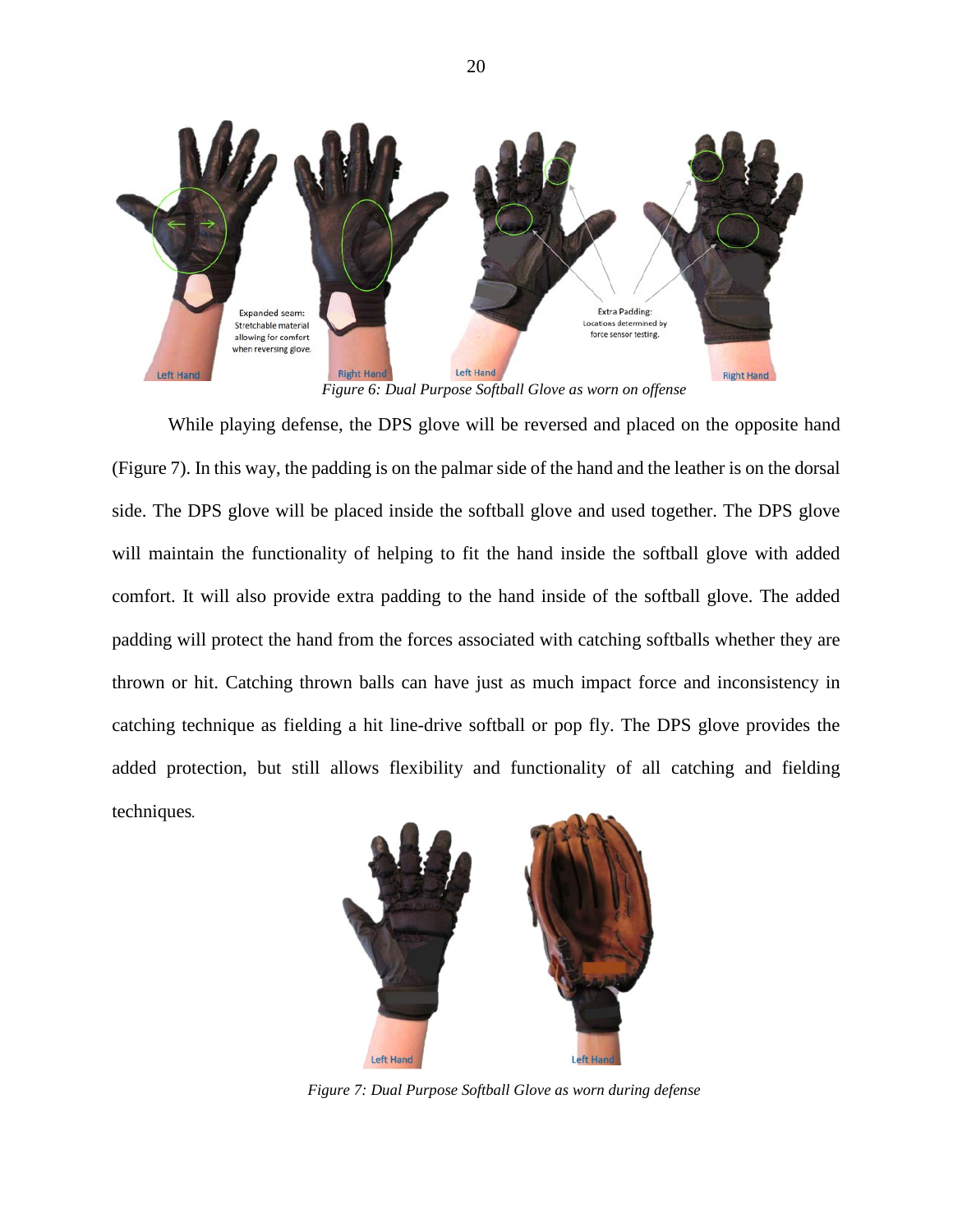### <span id="page-27-0"></span>**4.4 Design Feedback Survey**

#### 4.4.1 Ranking of Glove Characteristics

The participant design feedback surveys asked each participant to rank the three glove options in order from one to three based on specific characteristics: comfort, reliability, durability, trust, and usability [\(Figure 8\)](#page-27-1).



*Figure 8: Scatter plot matrix of glove characteristics rankings*

<span id="page-27-1"></span>These plots also depict how the participants favored each glove. Figure 8 breaks down each characteristic by its ranking, "1" signifies that the glove was ranked first in that category, "2" signifies that it was ranked second, and "3" signifies that the glove was ranked third. Figure 8b shows that the batting glove was most often ranked first, while Figure 8a shows that the DPS glove was typically ranked second with Figure 8c showing that using no insert glove was often ranked third. However, the DPS glove was ranked second to the batting glove in five out of seven categories, tying for second in level of trust and falling in third when users ranked their personal preference during fielding. It may be expected that if one person has a strong preference toward one glove specifically, that glove will be ranked first in all categories, however this was not always the case. There was a large amount of variation with standard deviations ranging from 0.48 to 1.00 between the categories for each of the gloves.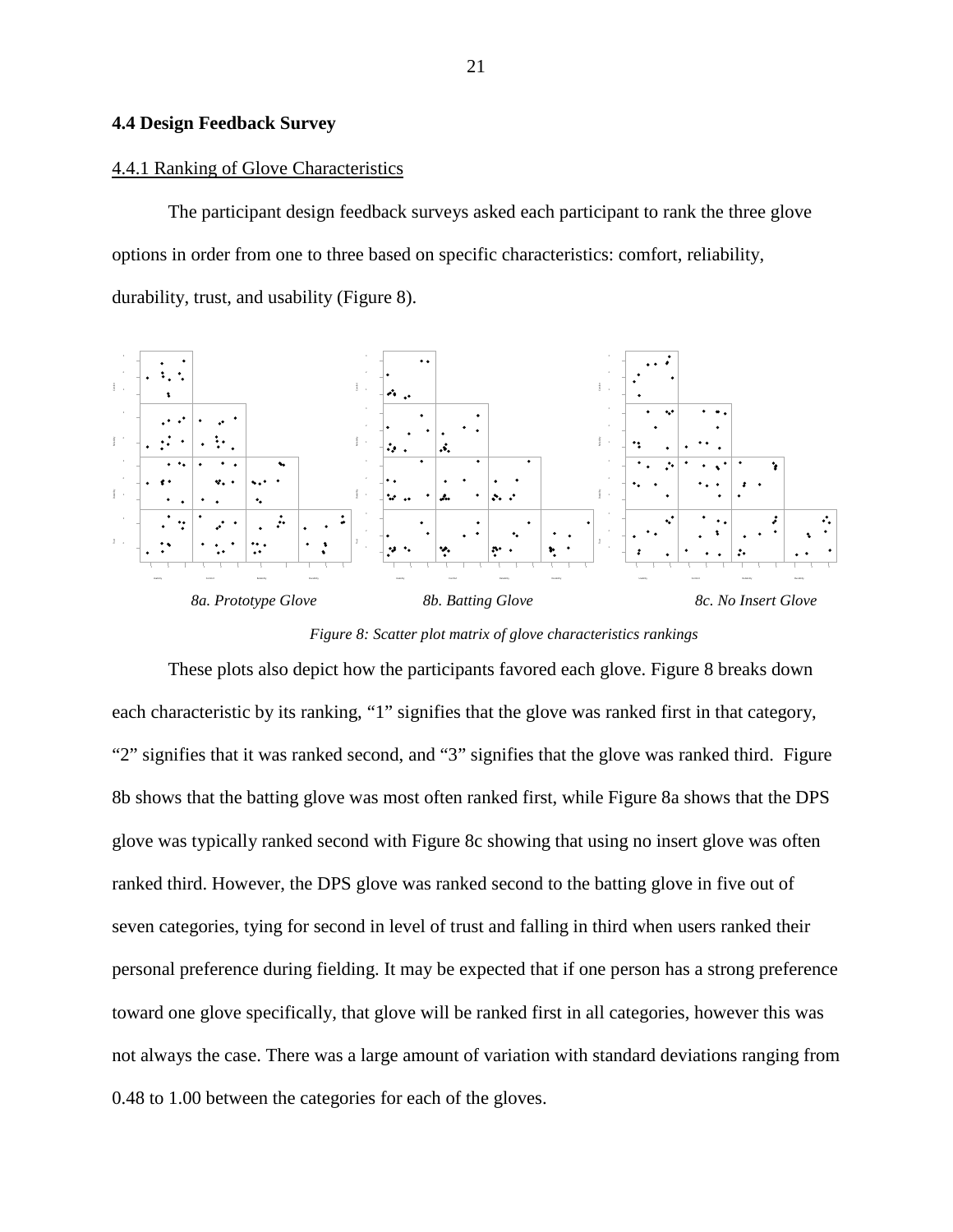## 4.4.2 Glove Usability Survey

For the glove usability survey, participants evaluated their experience with the three glove types. [Table 5](#page-28-0) shows a comparison between the DPS glove and the glove that the participant typically uses while playing softball. The two questions that showed the greatest difference were "What was your level of comfort with the glove?" which had a negative response to the DPS glove and "How easy was it to perform tasks?" which had a positive response to the DPS glove shown in [Table 5.](#page-28-0) Based on the p values calculated, there is no statistical significance between the prototype DPS glove and the user's preferred glove method.

<span id="page-28-0"></span>

|                                                                  | <b>Fielding</b>           |         | <b>Hitting</b>            |         |
|------------------------------------------------------------------|---------------------------|---------|---------------------------|---------|
| <b>Question</b>                                                  | <b>Paired t statistic</b> | P value | <b>Paired t statistic</b> | P value |
| What was your level of<br>comfort with the glove?                | $-0.4129$                 | 0.6884  | $-0.5462$                 | 0.5969  |
| What was your range of<br>motion with the glove?                 | 0.1043                    | 0.9190  | $-0.2792$                 | 0.7858  |
| How uncomfortable did<br>the glove feel?                         | 0.3936                    | 0.7021  | $-0.2745$                 | 0.7593  |
| Did you feel in control of<br>the glove?                         | 0.2175                    | 0.8322  | $-0.3286$                 | 0.7492  |
| Did you feel in control of<br>your movements with the<br>glove?  | 0.1669                    | 0.8708  | $-0.3393$                 | 0.7414  |
| What was your level of<br>enjoyment?                             | $-0.2716$                 | 0.7914  | 0.3563                    | 0.7290  |
| How easy was it to<br>perform tasks?                             | 0.4275                    | 0.6781  | 0.5671                    | 0.5831  |
| How natural was the feel<br>of the glove?                        | 0.1400                    | 0.8915  | $-0.3997$                 | 0.6978  |
| How much do you trust<br>the glove with reliable<br>performance? | 0.0000                    | 1.0000  | $-0.4294$                 | 0.6767  |
| How durable is the glove?                                        | 0.2029                    | 0.8433  | $-0.2520$                 | 0.8061  |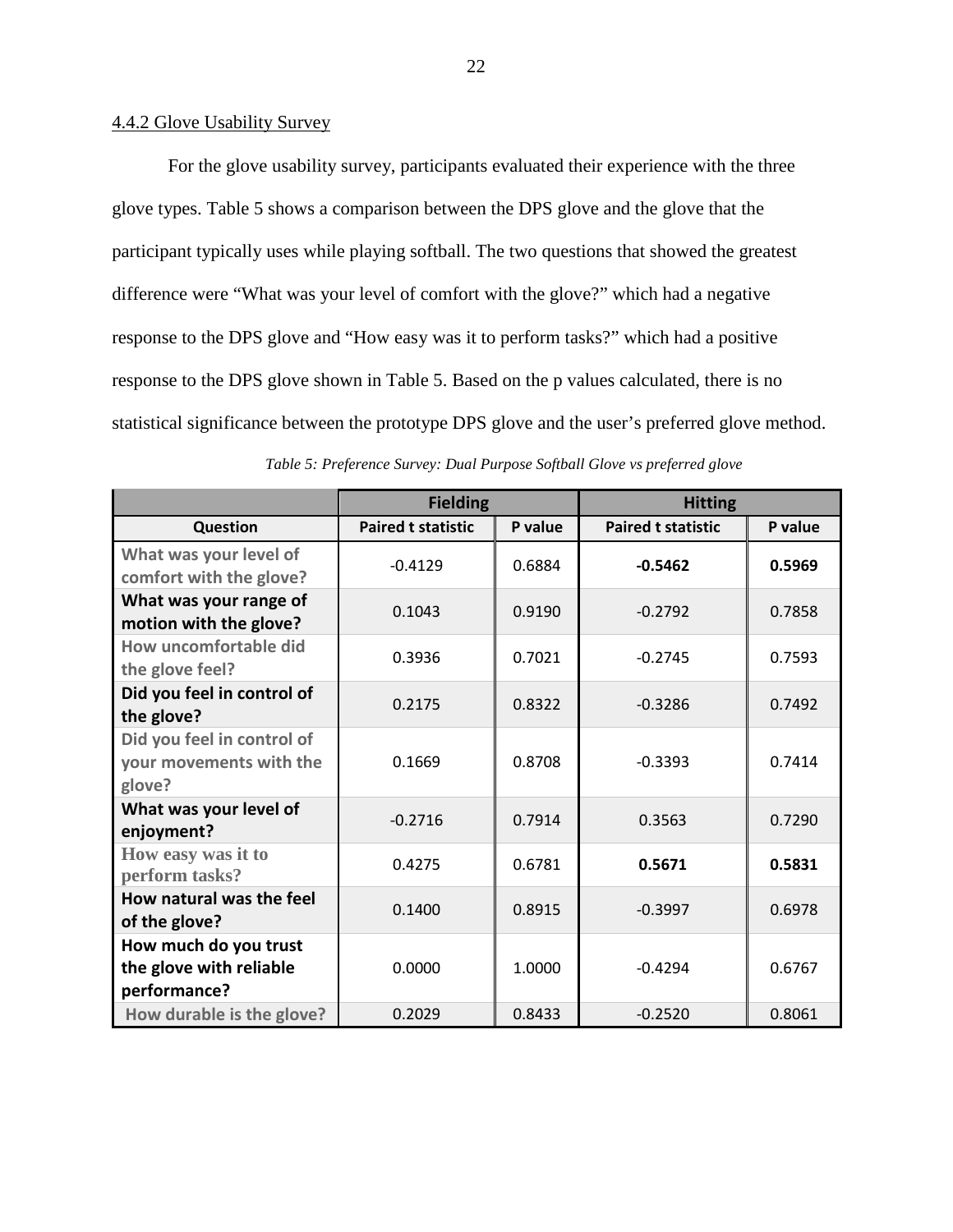#### 5. Discussion

#### <span id="page-29-1"></span><span id="page-29-0"></span>**5.1 Background Survey**

The background survey showed the most important aspects of softball gloves and batting gloves as well as their various uses. Through the survey, key aspects were identified to incorporate into the DPS glove such as the ability to keep the batting glove's current function and making it as comfortable and natural feeling as possible since respondents indicated that "feel" was an important aspect of choosing a softball glove. Since the most common use for a batting glove is during offense when batting or running the bases, the padding should not change its function and only add to the features.

#### <span id="page-29-2"></span>**5.2 Design Testing – Materials and Locations**

Memory foam was selected as the material for the DPS prototype glove. This was based on its lightweight, flexible design and its ability to decrease the forces measured on impact. Memory foam had the smallest average measured force compared to the other options.

The force sensor test determined the locations where the greatest force is likely to occur. This allows for more precise padding locations and only placing extra padding where needed. Only placing extra padding where needed allows for more flexibility and range of motion, as well as less bulk when used as an insert inside of the softball glove.

#### <span id="page-29-3"></span>**5.3 Design Feedback Survey**

The purpose of the feedback surveys was to determine how users would respond to the DPS glove and if they prefer the DPS glove over no force mitigation, or no insert glove. In order to determine if players will accept the new type of glove, participants were asked to rank the gloves based on various characteristics and overall preference.

After ranking the three different glove options: no insert glove, batting glove, DPS glove, the most preferred option was the batting glove, as was expected. The participant's personal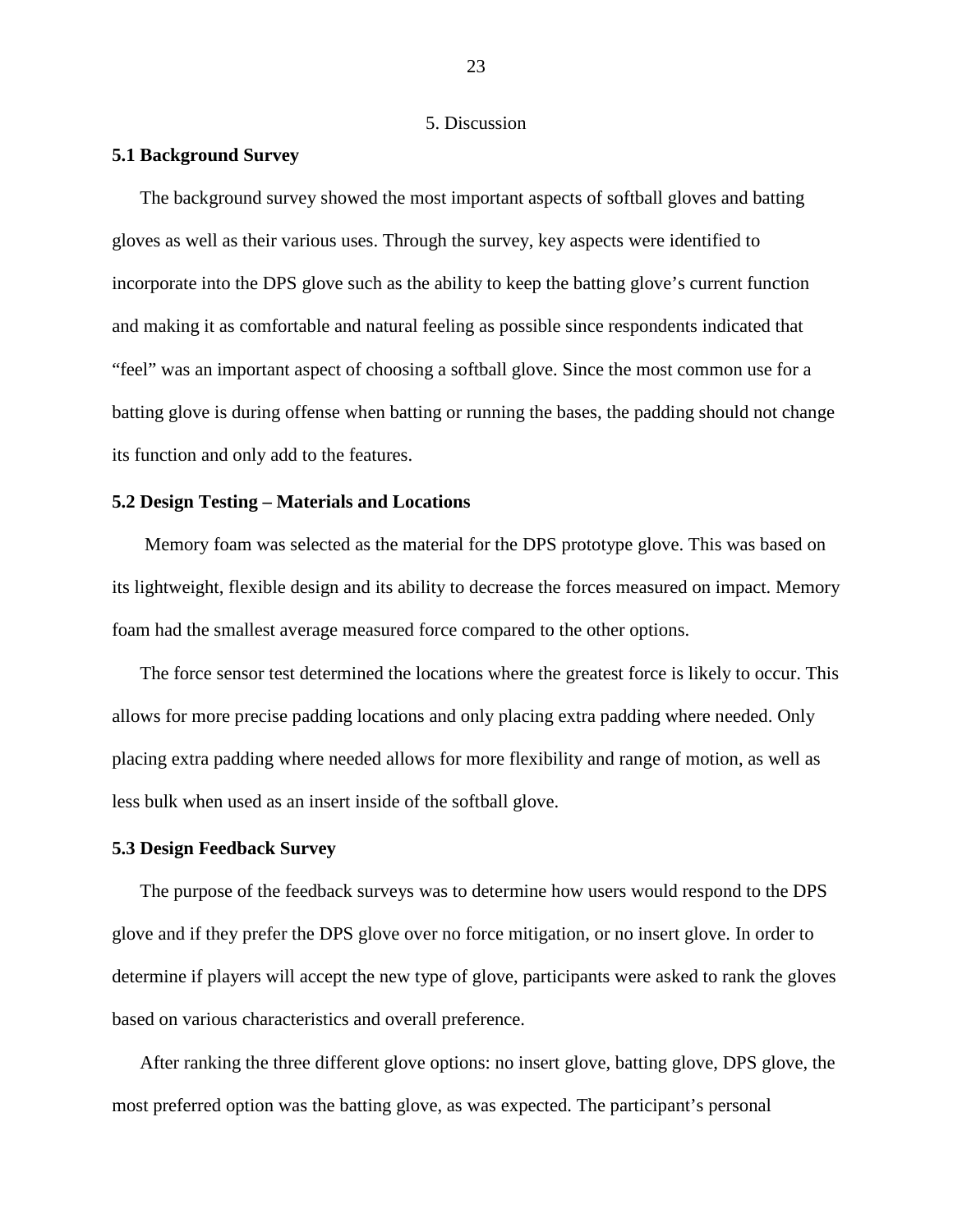preference ranked the batting glove above or tied with the rankings of the DPS glove in all categories, which ranked above the alternative option, no insert glove. These rankings show that the DPS glove was ranked above using no insert glove, and therefore was not rejected by the participants. This data also supports the choice to use a batting glove as the basis for the design of the DPS glove and only adding features instead of completely redesigning a new glove.

There are several factors that may have had an influence on participant's opinions of the DPS glove. The DPS glove tested was a prototype, which may have had an influence on participant's preferences. User preference and equipment performance is affected by the manufacturing process, or in this case, the lack of a higher fidelity prototype (McIntosh, 2012). Another factor that may have had an influence was the age and experience of the participants. Apart from the softball glove itself, it is possible that not all players will require the same type of equipment. A study by McIntosh discusses the concept of designing sports equipment for specific demographics, such as general or recreational players and professional players (McIntosh, 2012). This idea can then be expanded to separate types of equipment for youth (under 18) or seniors (over 65). Experienced players typically have their own form of work-around for any design flaws and have developed habits based on what has worked for them in the past or suggestions from authorities such as a parental figure or a coach. Many younger players end up with a softball glove that is too large for them because their parents hope they will grow into their glove over time. This can lead to awkward, painful catches if the young player cannot adjust. If a younger, less experienced group were to try the DPS glove, they may be more receptive to a new design that decreases the sting from the hard ball. Typically older, more worn out softball gloves lack necessary padding to provide full protection of the fingers. Parents and players can see an insert, such as the DPS, as a cheaper alternative to buying multiple gloves or injury treatment.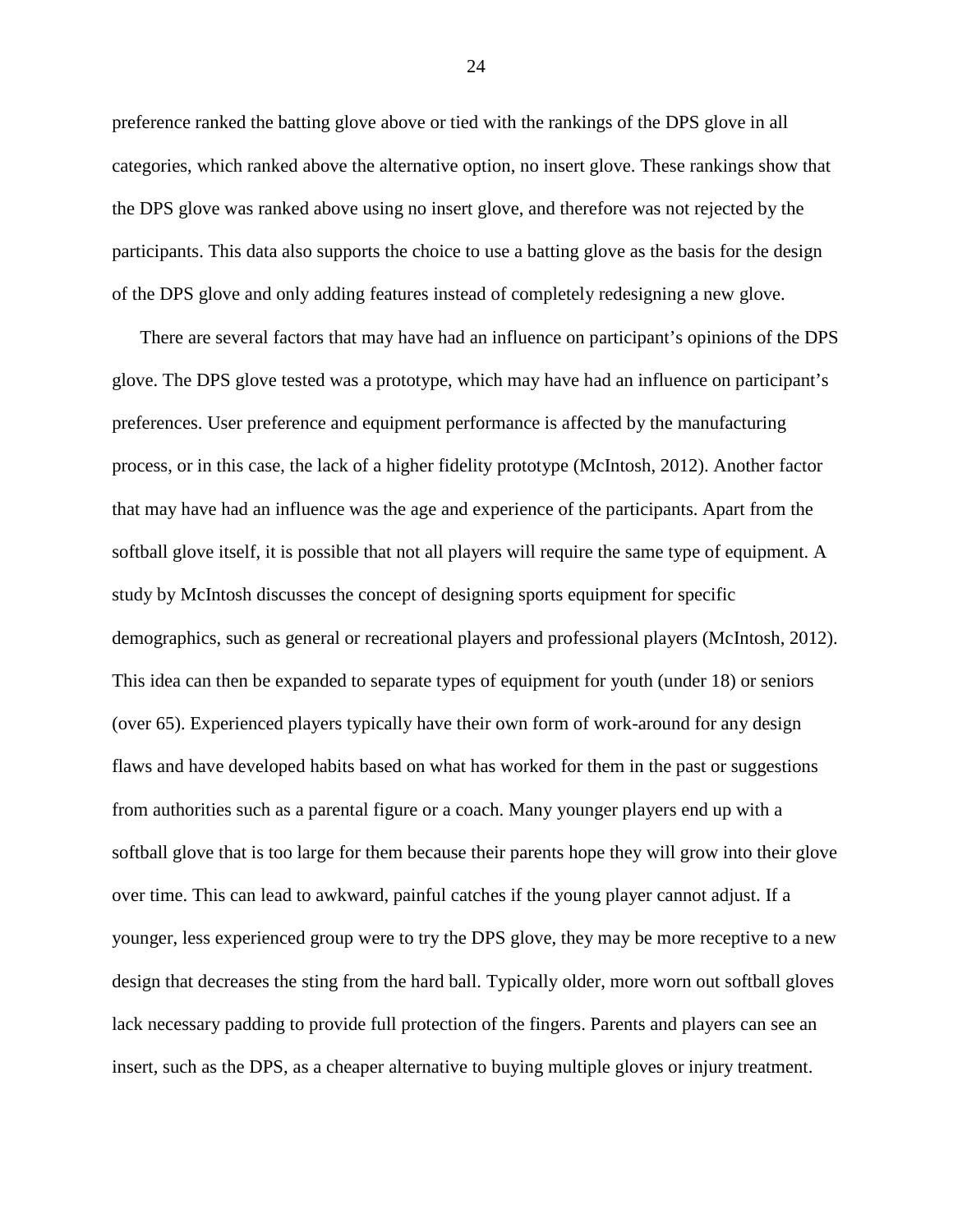## <span id="page-31-0"></span>**5.4 Limitations, Assumptions, and Future Work**

Some limitations of this study included a restricted number of participants and a limited participant demographic. With such a small sample of participants, only generalizations can be made from the data collected. A wider participant base would allow for more variety in experience levels and equipment preferences since different levels of play may lend players to use different types of equipment (McIntosh, 2012). There was also a limitation on the forces sensing equipment used for the study. The force sensors read a maximum of 100 pounds of force. This may have skewed averages lower than intended.

An assumption made during testing was that the participants would know how to use the equipment. It is important that the designer know if the equipment was used as it was intended (McIntosh, 2012). If the prototype was not used as intended, the data will be skewed from those who used the DPS glove incorrectly.

After testing the prototype with users, recommendations for improvement were made. The first recommendation is to add extra padding to the tips of the fingers, specifically on the index finger. Participants mentioned that there was still an occasional sting if the ball contacted with the softball glove in that location. Another recommendation was to make it more flexible when switching hands. This can be achieved by extending the thumb seam toward the index finger and adding more LYCRA® fabric.

### 6. Conclusions

<span id="page-31-1"></span>The Dual Purpose Softball glove was created using engineering and user-centered design principles. It integrates current batting glove designs with padded glove insert designs into one functional product by allowing players to reverse the glove. Extra padding was placed on the locations with the most measured force. Padding decreased the measured force of impact, and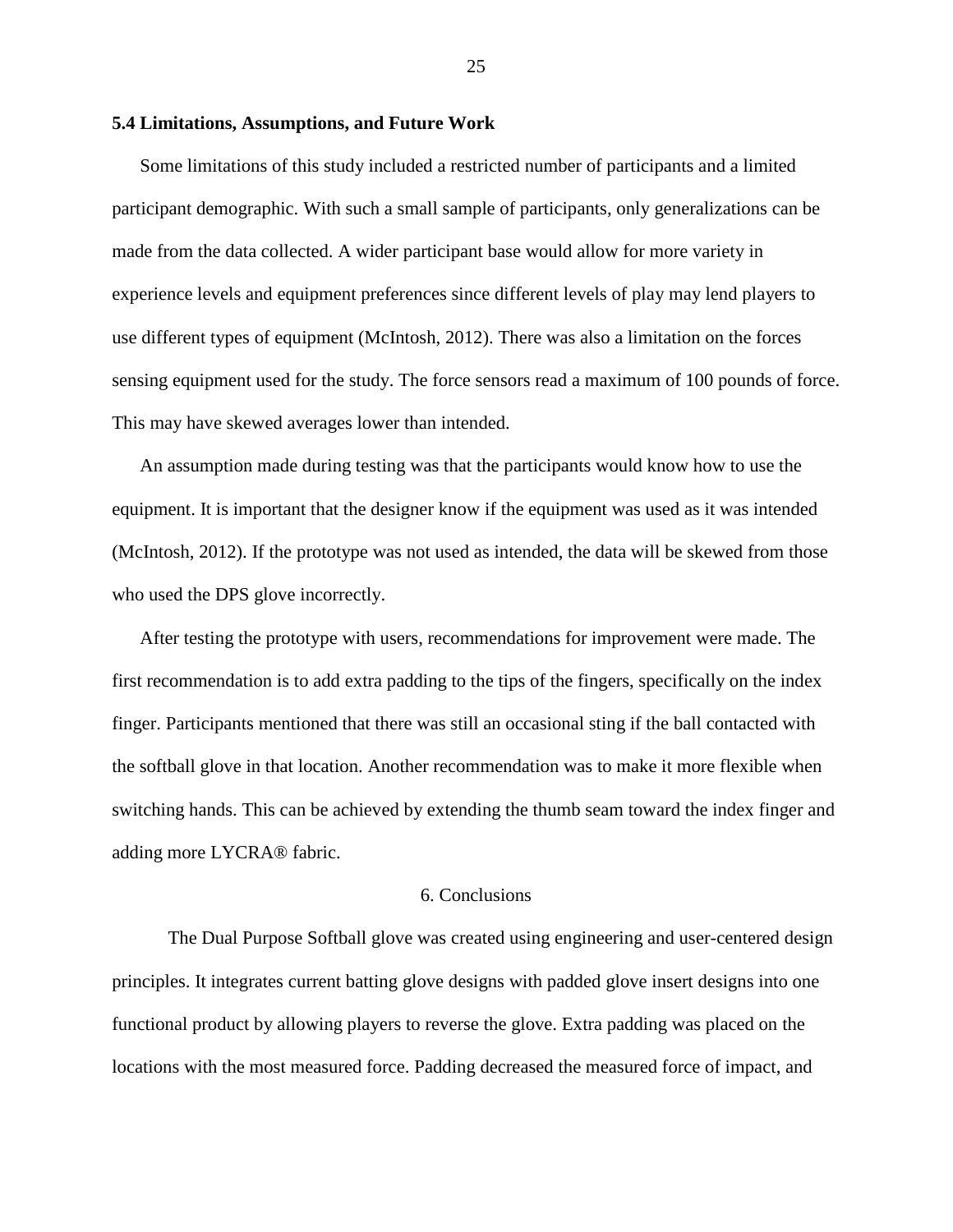decreased force leads to a decrease in the likelihood of a cumulative trauma. While the traditions and deep sentiment revolving around gloves, both in softball and baseball, may make players wary of new products, the new DPS glove was not rejected by softball players. Overall, the new Dual Purpose Softball glove design was preferred to using no mitigation, but was not preferred to the batting gloves. It was expected that players would prefer what they already know and use over the DPS glove due to personal attachment, trust and comfort.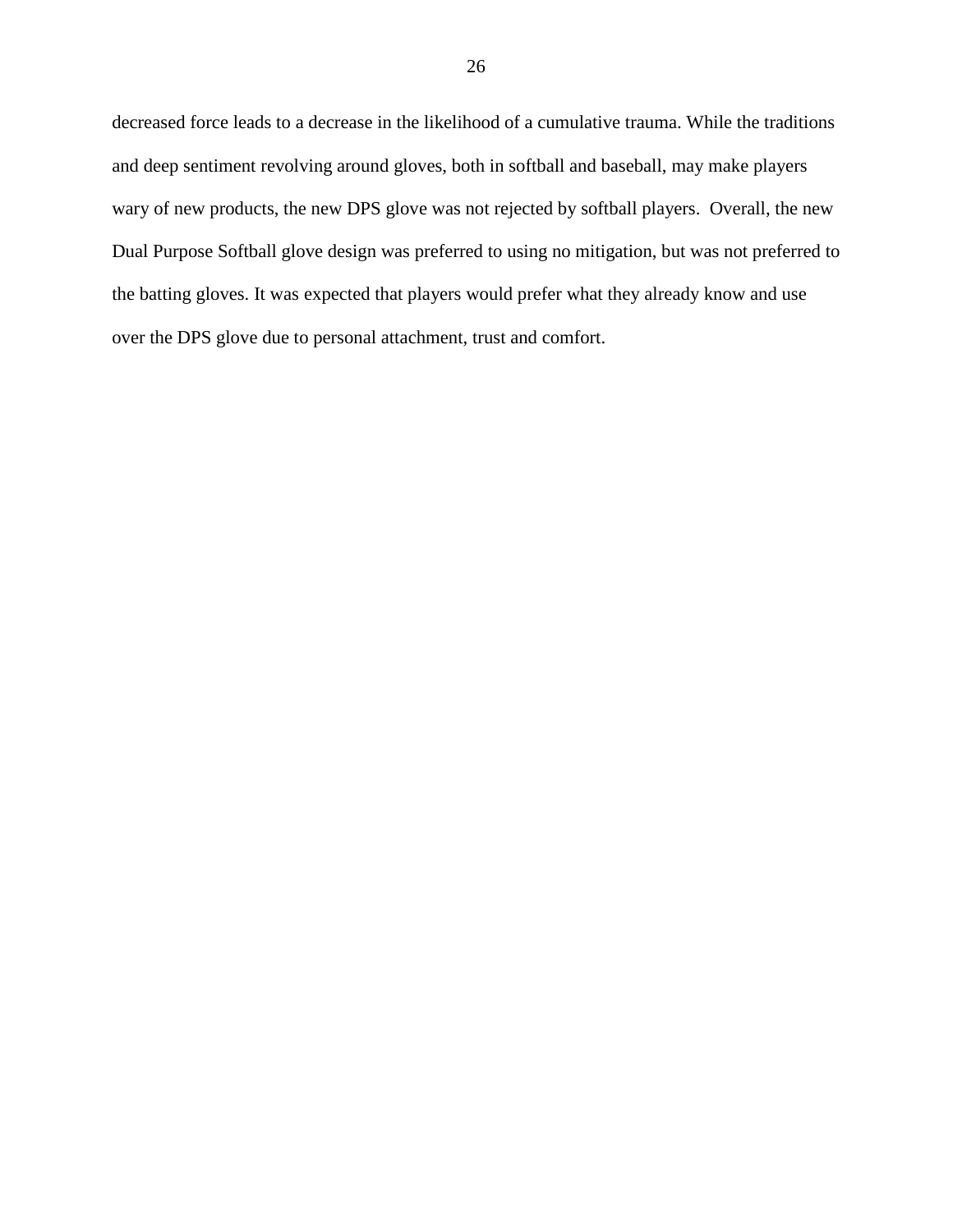### 7. References

- <span id="page-33-0"></span>Dix, A., Finlay, J., Abowd, G. D., & Beale, R. (2004). *Human-Computer Interaction*. Essex, England: Pearson Education Limited.
- Gallagher, S., & Herberger, J. R. (2013). Examining the Interaction of Force and Repetition on Musculoskeletal Disorder Risk: A Systematic Literature Review. *Human Factors: The Journal of the Human Factors and Ergonomics Society, 55*(1), 108-124. doi: 10.1177/0018720812449648
- Harris, D. A., & Spears, I. R. (2010). The effect of rugby shoulder padding on peak impact force attenuation. *British Journal of Sports Medicine, 44*(3), 200-203. doi: 10.1136/bjsm.2008.047449
- Johnson, G. R. (1993). *U.S Patent No. 5218719.* Washington, DC: U.S. Patent and Trademark Office.
- Liberman, N. (2003). *Glove Affairs: The Romance, History, and Tradition of the Baseball Glove*. Chicago, Illinois: Triumph Books.
- McIntosh, A. S. (2012). Biomechanical considerations in the design of equipment to prevent sports injury. *Proceedings of the Institution of Mechanical Engineers, Part P: Journal of Sports Engineering and Technology, 226*(3-4), 193-199. doi: 10.1177/1754337111431024
- Meyers, M., Brown, B., & Bloom, J. (2001). Fast Pitch Softball Injuries. *Sports Medicine, 31*(1), 61-73. doi: 10.2165/00007256-200131010-00005
- Noren, R., & Human Kinetics Organization. (2005). *Softball fundamentals*. Champaign, IL: Human Kinetics.
- Petranek, L. J., & Barton, G. V. (2011). The Overarm-Throwing Pattern Among U-14 ASA Female Softball Players. *Research Quarterly for Exercise and Sport, 82*(2), 220-228. doi: 10.1080/02701367.2011.10599749
- Powell, J. W., & Barber-Foss, K. D. (2000). Sex-related injury patterns among selected high school sports. *Am J Sports Med, 28*(3), 385-391.
- Sporting Goods Manufacturers Association (2012). Sports, Fitness and Leisure Activities Topline Participation Report. Retrieved March 9, 2015 from<http://assets.usta.com/>
- United States Olympic Committee (2015). TeamUSA.org. Retrieved March 1, 2015, from <http://www.teamusa.org/USA-Softball/About/About-Us>

Webster, C. H. (1988). *U.S Patent No. 4748690.* Washington, DC: U.S. Patent and Trademark Office.

Webster, C. H. (2013). *U.S Patent No. 8839462.* Washington, DC: U.S. Patent and Trademark Office.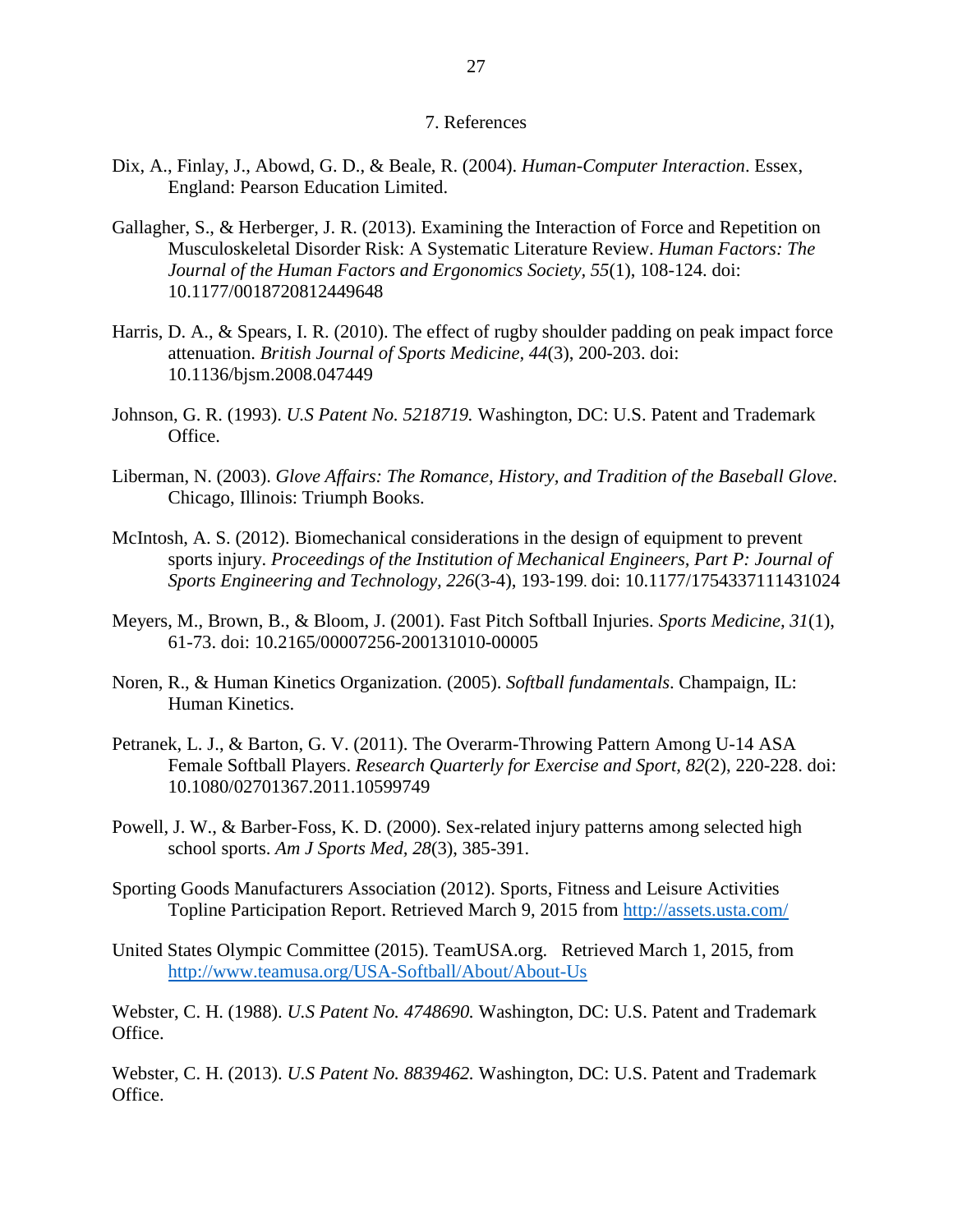#### CHAPTER 3: CONCLUSIONS

<span id="page-34-0"></span>The Dual Purpose Softball glove was created using engineering and user-centered design principles. It integrates current batting glove designs with padded glove insert designs into one functional product by allowing players to reverse the glove. Extra padding was placed on the locations with the most measured force. Padding decreased the measured force of impact, and decreased force leads to a decrease in the likelihood of a cumulative trauma. Following usercentered design means the Dual Purpose Softball Glove is based off of requirements from experienced players.

While the traditions and deep sentiment revolving around gloves, both in softball and baseball, may make players wary of new products, the new DPS glove was not rejected by softball players. It was expected that players would prefer what they already know and use over the Dual Purpose Softball glove due to personal attachment, trust and comfort. Overall, the new Dual Purpose Softball glove design was preferred to using no mitigation, but was not preferred to the batting gloves. It was expected that players would prefer what they already know and use over the DPS glove due to personal attachment, trust and comfort.

It is recommended that further research investigate the long term effects of using the Dual Purpose Softball Glove and investigate if it changes the way players perform their tasks. It is also advised to research the acceptability of the Dual Purpose Softball Glove with younger or less experienced players who may not have fully developed proper form or technique. And finally, it is recommended to research the optimal combination of features and materials for a high fidelity prototype or final product.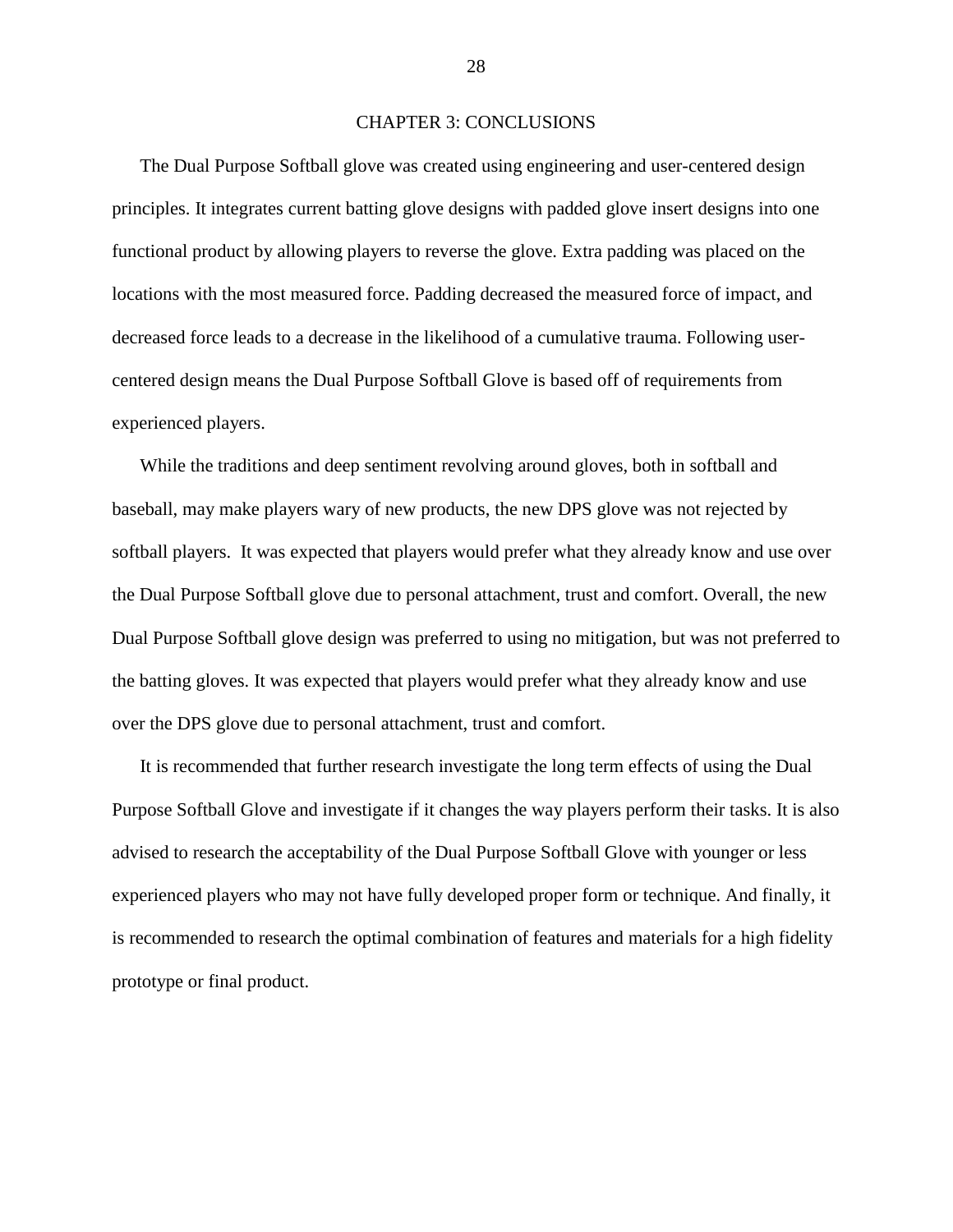## APPENDIX A: SOFTBALL PLAYER GLOVE SURVEY

## <span id="page-35-0"></span>**Softball Player Glove Survey**

The following are definitions of the terminology used in this document.

Softball glove: This refers to the padded glove used to catch the ball and protect the hand. Batting glove: This refers to the typically thinner glove used when batting for grip and support.

Gender: Male or Female

Age:

Years of Experience:

Playing Level (circle highest level achieved):

- a. High School Junior Varsity (B Squad)
- b. High School Varsity (A Squad)
- c. College Club Team
- d. Junior/Community Collegiate Team
- e. NCAA (DI, DII, DIII) Collegiate Team
- f. Professional/National Team

| 1. Do you use a batting glove?                      | Yes  | No. |
|-----------------------------------------------------|------|-----|
| a. Do you use it while batting?                     | Yes. | No. |
| b. Do you wear it while running the bases?          | Yes. | No. |
| c. Do you use it while wearing your softball glove? | Yes  | No. |
|                                                     |      |     |

- 2. What is your motivation for using a batting glove? Mark all that apply.
- $\overline{\phantom{a}}$  To protect your hand from blisters when batting
- $-$  To protect your hand from vibrations when batting
- To fit your hand inside your softball glove
- To protect your hand from impact of balls when wearing in softball glove
- To protect your softball glove from sweat and oils
- To protect your hand while sliding
- Other while batting example of the state of the state of the state of the state of the state of the state of the state of the state of the state of the state of the state of the state of the state of the state of the sta
- Other while base running \_\_\_\_\_\_\_\_\_\_\_\_\_\_\_\_\_\_\_\_\_\_\_\_\_\_\_\_\_\_
- $\overline{\phantom{a}}$  Other while wearing softball glove  $\overline{\phantom{a}}$

3. If you use a batting glove as an insert while wearing your softball glove, what does this accomplish for you?

- 4. What problems have you encountered when using a batting glove?
- 5. Have you ever made any modifications to your softball glove or batting glove? Yes No If yes, what are they?
- 6. Do you believe the current design of softball gloves lacks in any way? Yes No If yes, in what ways?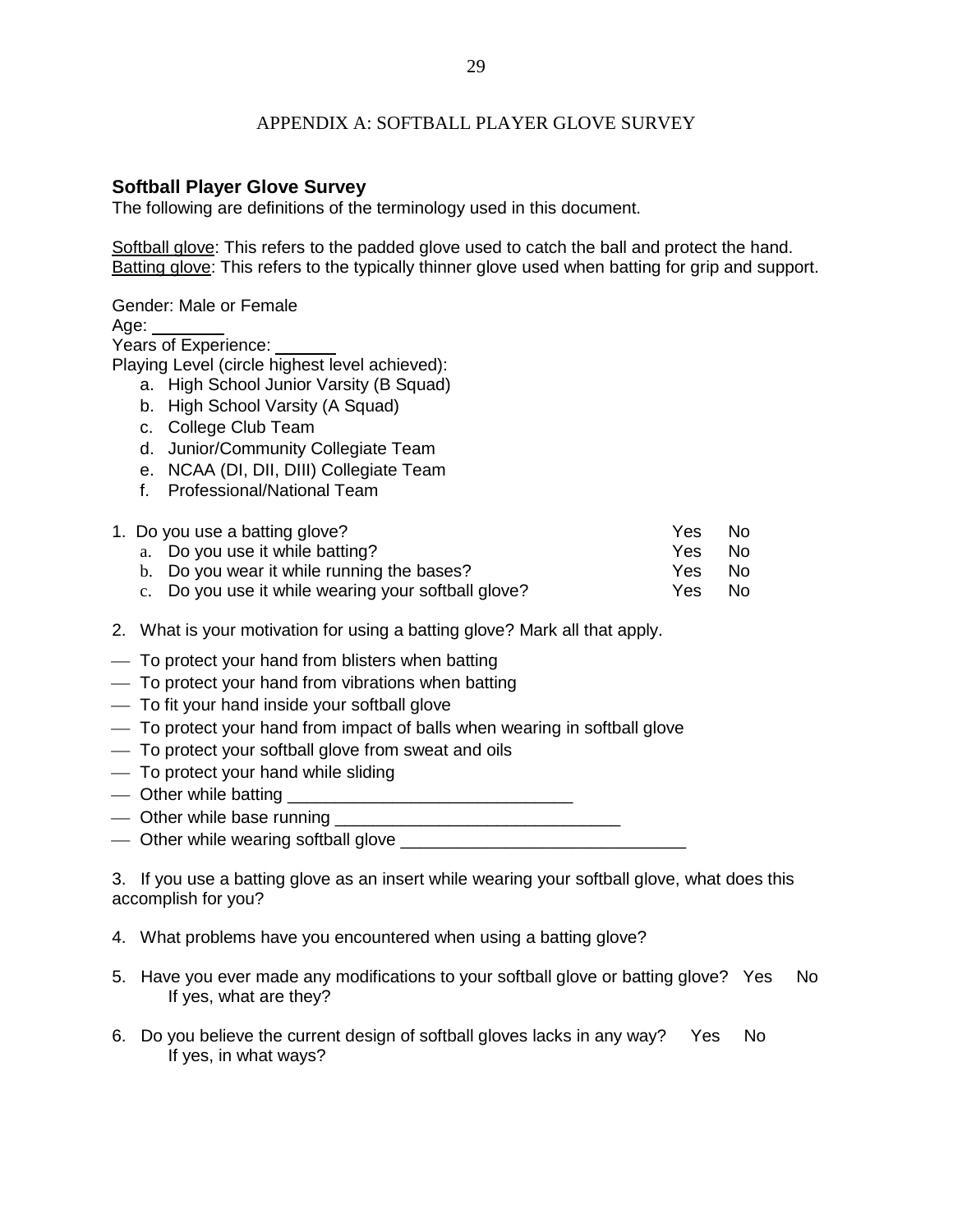7. How did you decide which softball glove to purchase? Circle all that may apply **and** rank in order of importance.

- Glove buying guide (found either online or in the store)
- A sales associate at the store
- An "expert" (someone with extensive knowledge of the game)
- Based on feel of the glove (i.e. comfort, materials, size of the glove)
- Based on aesthetics (i.e. color coordination, overall glove appearance)
- Based on a brand you used in the past
- Based on a brand name
- 8. What are is the most important aspect of a softball glove? Rank in order of importance.
- The size (length)
- The brand
- The pocket shape and size
- The "fit" for a certain position
- The appearance of the glove
- The feel of the glove
- The quality of the product
- The ability to protect your hand
- Other:
- 9. Do you wear a batting glove in your softball glove? Yes No If yes, what is your primary motivation to do so?
- 10. Have you ever injured your catching hand or wrist? Yes No If no, skip to the next section. If yes:
	- 10.1 What was injured?
		- a. Bone (broken or fractured):
		- b. Tendon/Muscle (strain):
		- c. Ligament (sprain):
		- d. Other:
	- 10.2 Do you experience any pain during or after play? Yes No
	- 10.3 How long since your injury?
		- a. <1 year
		- b. 1-2 years
		- c. 2-3 years
		- d. 3-5 years
		- e. 5+ years
- 11. What do you like about your softball glove?
- 12. What do you not like about your softball glove?
- 13. If you could change something about your softball glove what would it be?
- 14. Why did you purchase your specific glove?
- 15. What influenced your decision to buy?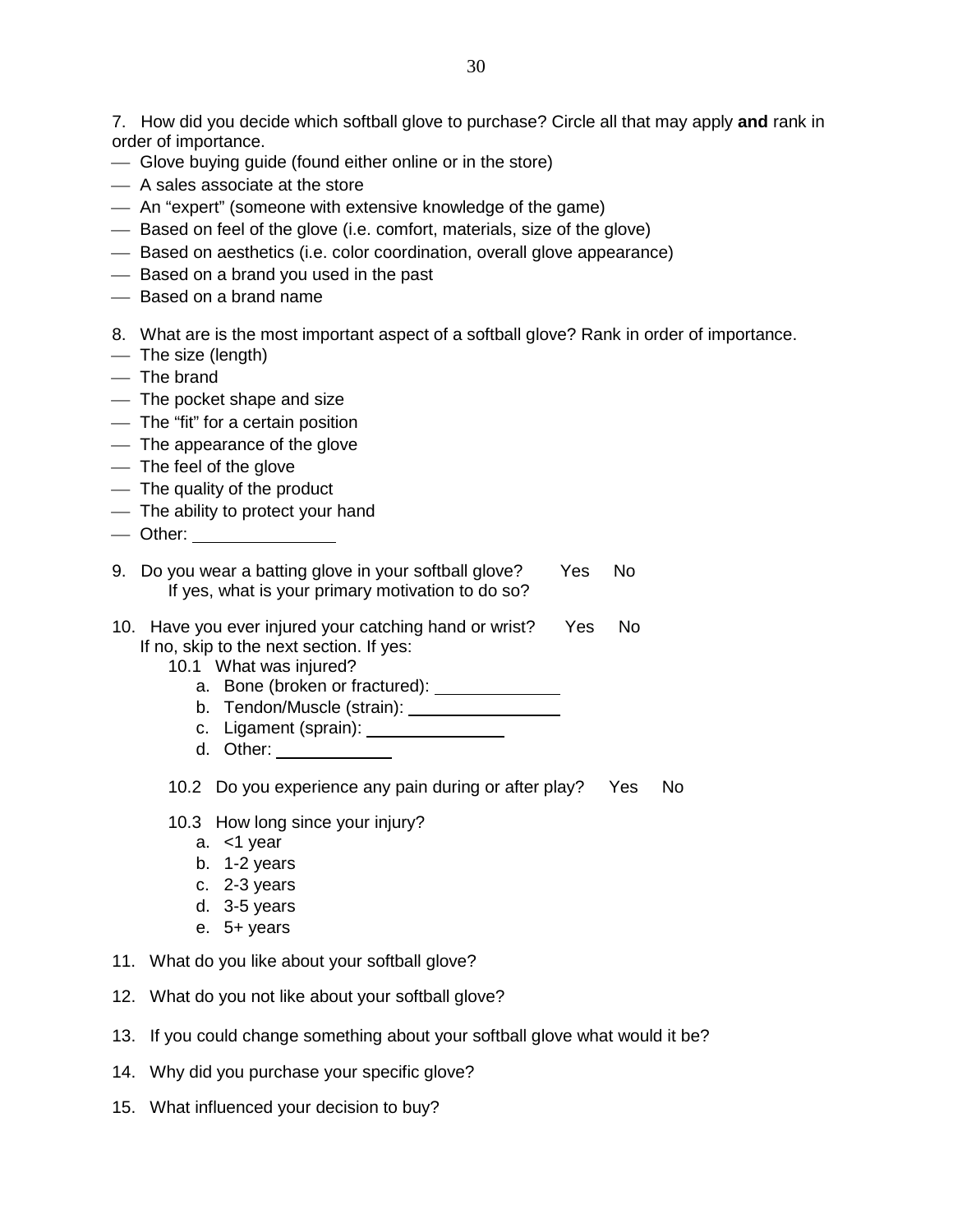## APPENDIX B: PARTICIPANT GLOVE FEEDBACK SURVEY

#### <span id="page-37-0"></span>**Participant Glove Feedback**

To be administered after using each type of glove.

Please answer the following questions. For each question a scale is given to indicate your level of agreement with the scale with 1 being "Low" or "Does not apply" and 7 being "High" or "All the time"

1. What was your level of comfort with the glove?

Low---1—2—3—4—5—6—7---High

2. What was your range of motion with the glove?

 $Low--1—2—3—4—5—6—7--High$ 

3. How uncomfortable did the glove feel?

Low---1—2—3—4—5—6—7---High

4. Did you feel in control of the glove?

Low---1-2-3-4-5-6-7---High

5. Did you feel in control of your movements with the glove?

Low---1—2—3—4—5—6—7---High

6. What was your level of enjoyment?

Low---1—2—3—4—5—6—7---High 7. How easy was it to perform tasks?

 $Low--1—2—3—4—5—6—7--High$ 

8. How natural was the feel of the glove?

Low---1—2—3—4—5—6—7---High

9. How much do you trust the glove with reliable performance?

Low---1—2—3—4—5—6—7---High

10. How durable is the glove? Low---1—2—3—4—5—6—7---High